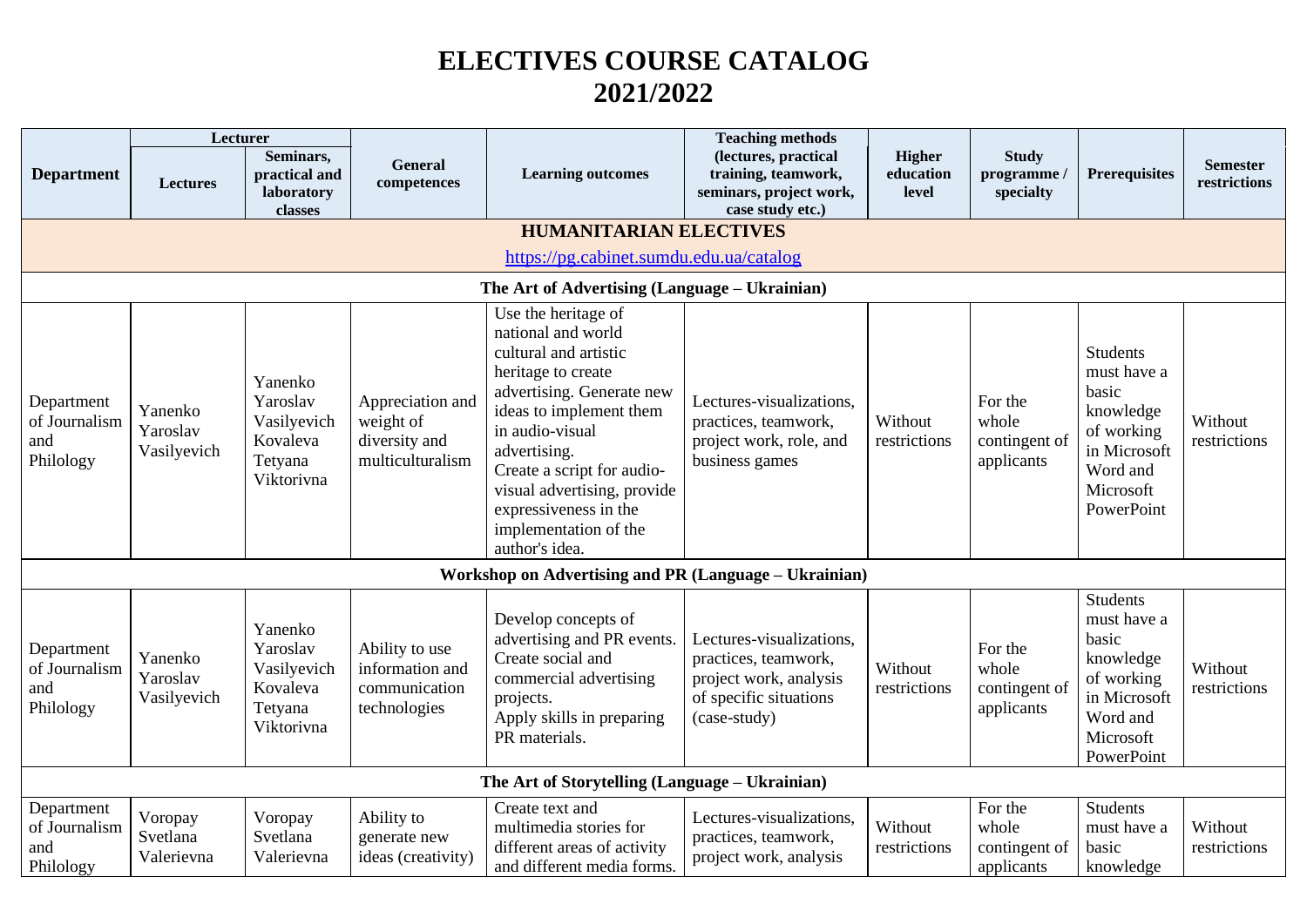|                                                                                                   | Lecturer                                     |                                                     |                                                             |                                                                                                                                                                                                                                                                                                                                                                                                            | <b>Teaching methods</b>                                                                    |                              |                                                                                                                                                                                          |                                                                   |                                 |
|---------------------------------------------------------------------------------------------------|----------------------------------------------|-----------------------------------------------------|-------------------------------------------------------------|------------------------------------------------------------------------------------------------------------------------------------------------------------------------------------------------------------------------------------------------------------------------------------------------------------------------------------------------------------------------------------------------------------|--------------------------------------------------------------------------------------------|------------------------------|------------------------------------------------------------------------------------------------------------------------------------------------------------------------------------------|-------------------------------------------------------------------|---------------------------------|
| <b>Department</b>                                                                                 | <b>Lectures</b>                              | Seminars,<br>practical and<br>laboratory<br>classes | <b>General</b><br>competences                               | <b>Learning outcomes</b>                                                                                                                                                                                                                                                                                                                                                                                   | (lectures, practical<br>training, teamwork,<br>seminars, project work,<br>case study etc.) | Higher<br>education<br>level | <b>Study</b><br>programme<br>specialty                                                                                                                                                   | <b>Prerequisites</b>                                              | <b>Semester</b><br>restrictions |
|                                                                                                   |                                              |                                                     |                                                             | Create scripts for visual<br>content.<br>Apply storytelling for PR<br>and communication<br>campaigns.<br><b>Psychology (Language - Ukrainian)</b>                                                                                                                                                                                                                                                          | of specific situations<br>(case-study)                                                     |                              |                                                                                                                                                                                          | of working<br>in Microsoft<br>Word and<br>Microsoft<br>PowerPoint |                                 |
|                                                                                                   |                                              |                                                     |                                                             |                                                                                                                                                                                                                                                                                                                                                                                                            |                                                                                            |                              |                                                                                                                                                                                          |                                                                   |                                 |
| Department<br>of<br>Psychology,<br>Political<br>Science and<br>Socio-<br>Cultural<br>Technologies | Ivanova T.V.<br>Pavlenko V.P.<br>Sakhno P.I. | Ivanova<br>T.V.<br>Pavlenko<br>V.P.<br>Sakhno P.I.  | Ability to apply<br>knowledge in<br>practical<br>situations | Understand the<br>psychological content and<br>mechanisms of formation<br>and development of<br>various forms of<br>manifestation of the<br>psyche.<br>Analyze the causes of<br>certain psychological<br>features of the person,<br>predict his behavior.<br>Carry out effective<br>communication and<br>connect situations in<br>professional activities<br>based on acquired<br>psychological knowledge. | Lectures; practical<br>training                                                            | Without<br>restrictions      | For the entire<br>contingent of<br>applicants,<br>in addition to<br>specialties<br>231 Social<br>work,<br>028<br>Management<br>of socio-<br>cultural<br>activities,<br>053<br>Psychology | Lectures<br>require a<br>multimedia<br>audience                   | Without<br>restrictions         |
|                                                                                                   |                                              |                                                     |                                                             | Medical Psychology and Professional Communication (Language - Ukrainian)                                                                                                                                                                                                                                                                                                                                   |                                                                                            |                              |                                                                                                                                                                                          |                                                                   |                                 |
| Department<br>of<br>Psychology,<br>Political<br>Science and<br>Socio-<br>Cultural<br>Technologies | Ivanova T.V.<br>Kolyada N.V.                 | Ivanova<br>T.V.<br>Kolyada<br>N.V.                  | Ability to apply<br>knowledge in<br>practical<br>situations | Understand the<br>peculiarities of the<br>functioning of the<br>psychological sphere. To<br>form an idea of the types<br>and forms of mental<br>disorders.<br>To form the ability of<br>effective professional<br>communication.                                                                                                                                                                           | Lectures;<br>practical training;<br>presentations; case                                    | Without<br>restrictions      | For students<br>of the<br>medical<br>institute                                                                                                                                           | Classes<br>require a<br>multimedia<br>audience                    | Without<br>restrictions         |
|                                                                                                   |                                              |                                                     |                                                             | Medical Psychology and Professional Communication (Language – English)                                                                                                                                                                                                                                                                                                                                     |                                                                                            |                              |                                                                                                                                                                                          |                                                                   |                                 |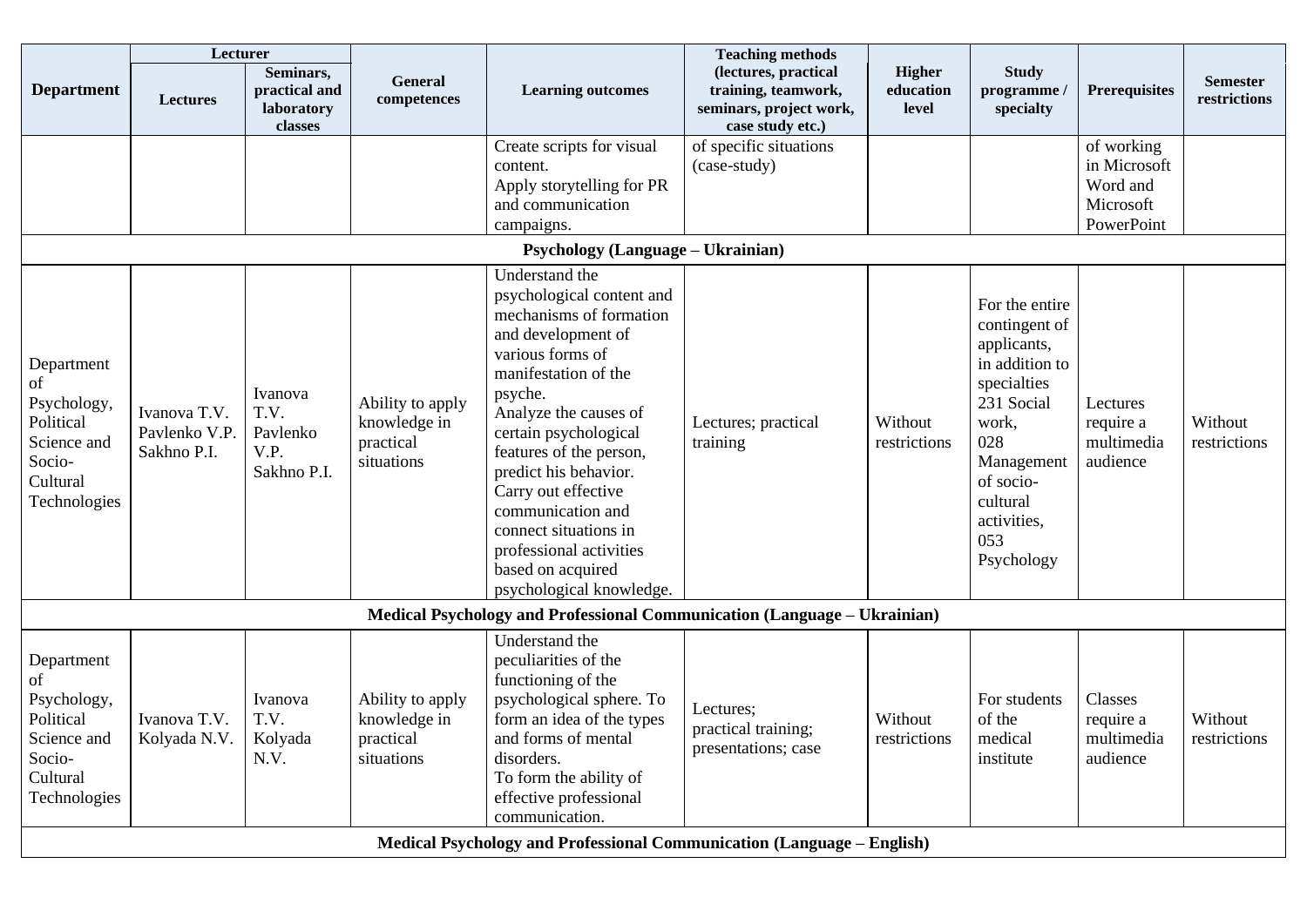|                                                                                                   | Lecturer                                      |                                                        |                                                                    |                                                                                                                                                                                                                                                                                                                                                                                                                                                     | <b>Teaching methods</b>                                                                    |                                     |                                                                                                 |                                                    |                                 |
|---------------------------------------------------------------------------------------------------|-----------------------------------------------|--------------------------------------------------------|--------------------------------------------------------------------|-----------------------------------------------------------------------------------------------------------------------------------------------------------------------------------------------------------------------------------------------------------------------------------------------------------------------------------------------------------------------------------------------------------------------------------------------------|--------------------------------------------------------------------------------------------|-------------------------------------|-------------------------------------------------------------------------------------------------|----------------------------------------------------|---------------------------------|
| <b>Department</b>                                                                                 | <b>Lectures</b>                               | Seminars,<br>practical and<br>laboratory<br>classes    | <b>General</b><br>competences                                      | <b>Learning outcomes</b>                                                                                                                                                                                                                                                                                                                                                                                                                            | (lectures, practical<br>training, teamwork,<br>seminars, project work,<br>case study etc.) | <b>Higher</b><br>education<br>level | <b>Study</b><br>programme /<br>specialty                                                        | <b>Prerequisites</b>                               | <b>Semester</b><br>restrictions |
| Department<br>of<br>Psychology,<br>Political<br>Science and<br>Socio-<br>Cultural<br>Technologies | Kolisnyk L.O.<br>Ivanova T.V.<br>Kolyada N.V. | Kolisnyk<br>L.O.<br>Ivanova<br>T.V.<br>Kolyada<br>N.V. | Ability to apply<br>knowledge in<br>practical<br>situations        | To understand the features<br>of the psychological<br>sphere functioning.<br>It formulates ideas about<br>types and forms of mental<br>disorders.<br>To form skills of effective<br>professional<br>communication                                                                                                                                                                                                                                   | Lectures;<br>practical training;<br>presentations;<br>cases                                | N <sub>o</sub><br>restriction       | For students<br>of the<br>medical<br>institute                                                  | The classes<br>require<br>rooms with<br>multimedia | <b>No</b><br>restriction        |
|                                                                                                   |                                               |                                                        |                                                                    | <b>Psychology of Virtual Space (Language - Ukrainian)</b>                                                                                                                                                                                                                                                                                                                                                                                           |                                                                                            |                                     |                                                                                                 |                                                    |                                 |
| Department<br>of<br>Psychology,<br>Political<br>Science and<br>Socio-<br>Cultural<br>Technologies | Teslik N.M.                                   | Teslik N.M.                                            | Ability to use<br>information and<br>communication<br>technologies | Apply knowledge, skills<br>and abilities to analyze<br>specific manifestations of<br>the human psyche.<br>To establish a system of<br>virtual social interaction<br>with other people,<br>considering the<br>peculiarities of virtual<br>personality. To organize<br>one's own practical<br>activity by means of<br>virtual reality.<br>Independently model<br>practical tasks related to<br>human virtual activity and<br>find ways to solve them. | Lectures;<br>practical training<br>presentations; cases,<br>etc.                           | Without<br>restrictions             | For the entire<br>contingent of<br>applicants,<br>in addition to<br>specialty 053<br>Psychology | Classes<br>require a<br>multimedia<br>audience     | Without<br>restrictions         |
|                                                                                                   |                                               |                                                        |                                                                    | <b>Psychology of Communication (Language – Ukrainian)</b>                                                                                                                                                                                                                                                                                                                                                                                           |                                                                                            |                                     |                                                                                                 |                                                    |                                 |
| Department<br>of<br>Psychology,<br>Political<br>Science and<br>Socio-<br>Cultural<br>Technologies | Ulunova G.E.<br>Sakhno P.I.                   | Ulunova<br>G.E.<br>Sakhno P.I.                         | Ability to<br>interpersonal<br>interaction                         | Demonstrate an<br>understanding of the<br>essence, psychological<br>mechanisms, and patterns<br>of communication.<br>Carry out a psychological<br>analysis of the<br>peculiarities of                                                                                                                                                                                                                                                               | Lectures;<br>practical training<br>presentations; case                                     | Without<br>restrictions             | For the entire<br>contingent of<br>applicants,<br>in addition to<br>specialty 053<br>Psychology | Classes<br>require a<br>multimedia<br>audience     | Without<br>restrictions         |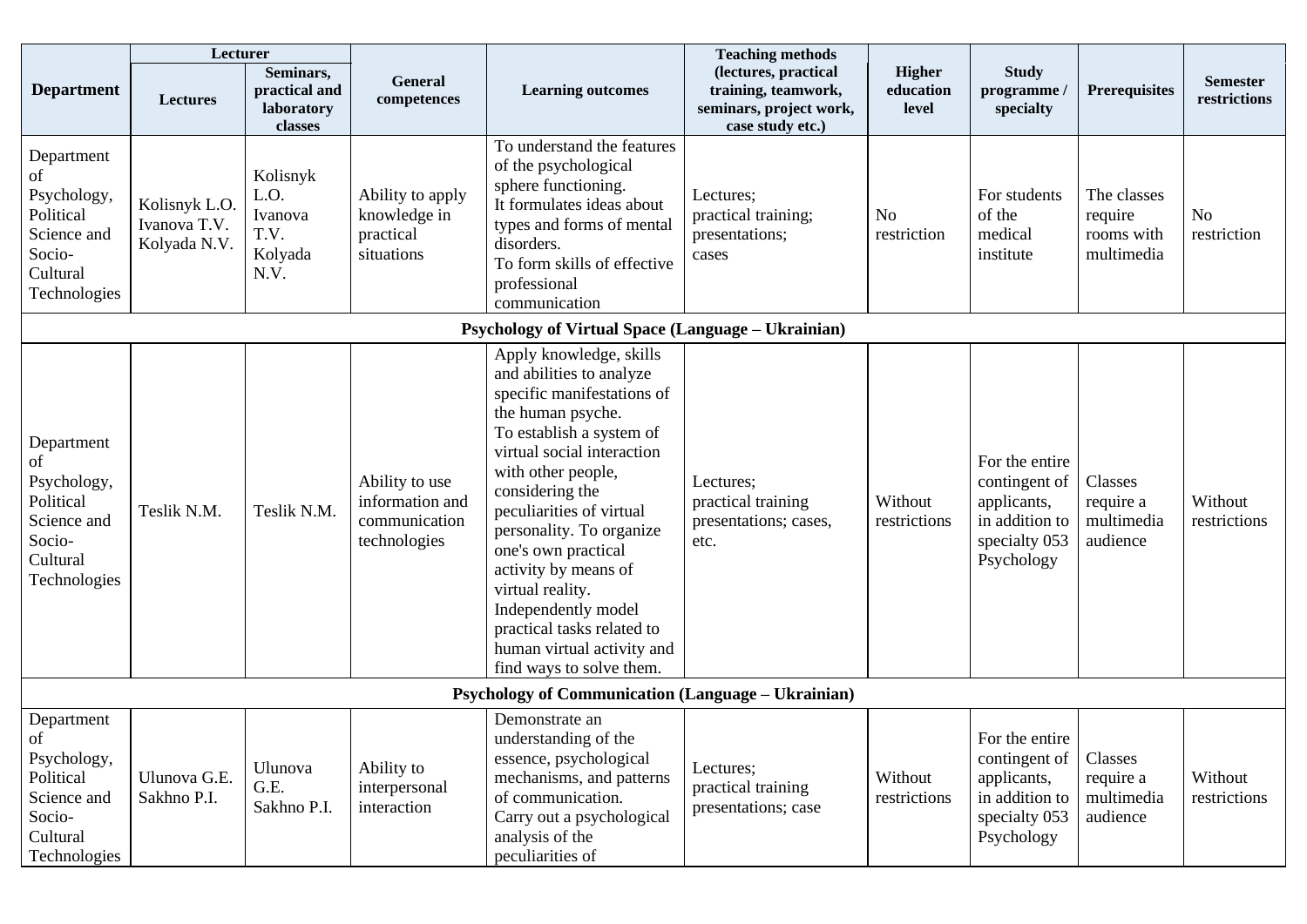|                                                                                                   | Lecturer      |                                                     |                                            |                                                                                                                                                                                                                                                                                                                                                                                                                                                                                                                                                                                                                          | <b>Teaching methods</b>                                                                    |                                     |                                                                                                 |                                                |                                 |
|---------------------------------------------------------------------------------------------------|---------------|-----------------------------------------------------|--------------------------------------------|--------------------------------------------------------------------------------------------------------------------------------------------------------------------------------------------------------------------------------------------------------------------------------------------------------------------------------------------------------------------------------------------------------------------------------------------------------------------------------------------------------------------------------------------------------------------------------------------------------------------------|--------------------------------------------------------------------------------------------|-------------------------------------|-------------------------------------------------------------------------------------------------|------------------------------------------------|---------------------------------|
| <b>Department</b>                                                                                 | Lectures      | Seminars,<br>practical and<br>laboratory<br>classes | <b>General</b><br>competences              | <b>Learning outcomes</b>                                                                                                                                                                                                                                                                                                                                                                                                                                                                                                                                                                                                 | (lectures, practical<br>training, teamwork,<br>seminars, project work,<br>case study etc.) | <b>Higher</b><br>education<br>level | <b>Study</b><br>programme/<br>specialty                                                         | <b>Prerequisites</b>                           | <b>Semester</b><br>restrictions |
|                                                                                                   |               |                                                     |                                            | communication between<br>the subjects as<br>representatives of<br>different age and social<br>groups.<br>Demonstrate a responsible<br>attitude to the self-<br>development of one's own<br>competence in<br>professional<br>communication.                                                                                                                                                                                                                                                                                                                                                                               |                                                                                            |                                     |                                                                                                 |                                                |                                 |
|                                                                                                   |               |                                                     |                                            | Social Psychology (Language - Ukrainian)                                                                                                                                                                                                                                                                                                                                                                                                                                                                                                                                                                                 |                                                                                            |                                     |                                                                                                 |                                                |                                 |
| Department<br>of<br>Psychology,<br>Political<br>Science and<br>Socio-<br>Cultural<br>Technologies | Pavlenko V.P. | Pavlenko<br>V.P.                                    | Ability to<br>interpersonal<br>interaction | Analyze the processes of<br>personality formation in<br>society, the patterns of its<br>interaction with others<br>during communication,<br>interaction and joint<br>activities within large and<br>small, formal and<br>informal social groups<br>and in mass communities.<br>Use the methods of social<br>psychology to study the<br>world around us and to<br>find socio-psychological<br>reserves to improve<br>activities in various areas<br>of social practice, building<br>constructive relationships,<br>solving practical social<br>problems.<br>Interpret the results of<br>social psychological<br>research. | Lectures;<br>practical training<br>presentations; case                                     | Without<br>restrictions             | For the entire<br>contingent of<br>applicants,<br>in addition to<br>specialty 053<br>Psychology | Classes<br>require a<br>multimedia<br>audience | Without<br>restrictions         |
|                                                                                                   |               |                                                     |                                            | <b>Psychology of the Masses (Language - Ukrainian)</b>                                                                                                                                                                                                                                                                                                                                                                                                                                                                                                                                                                   |                                                                                            |                                     |                                                                                                 |                                                |                                 |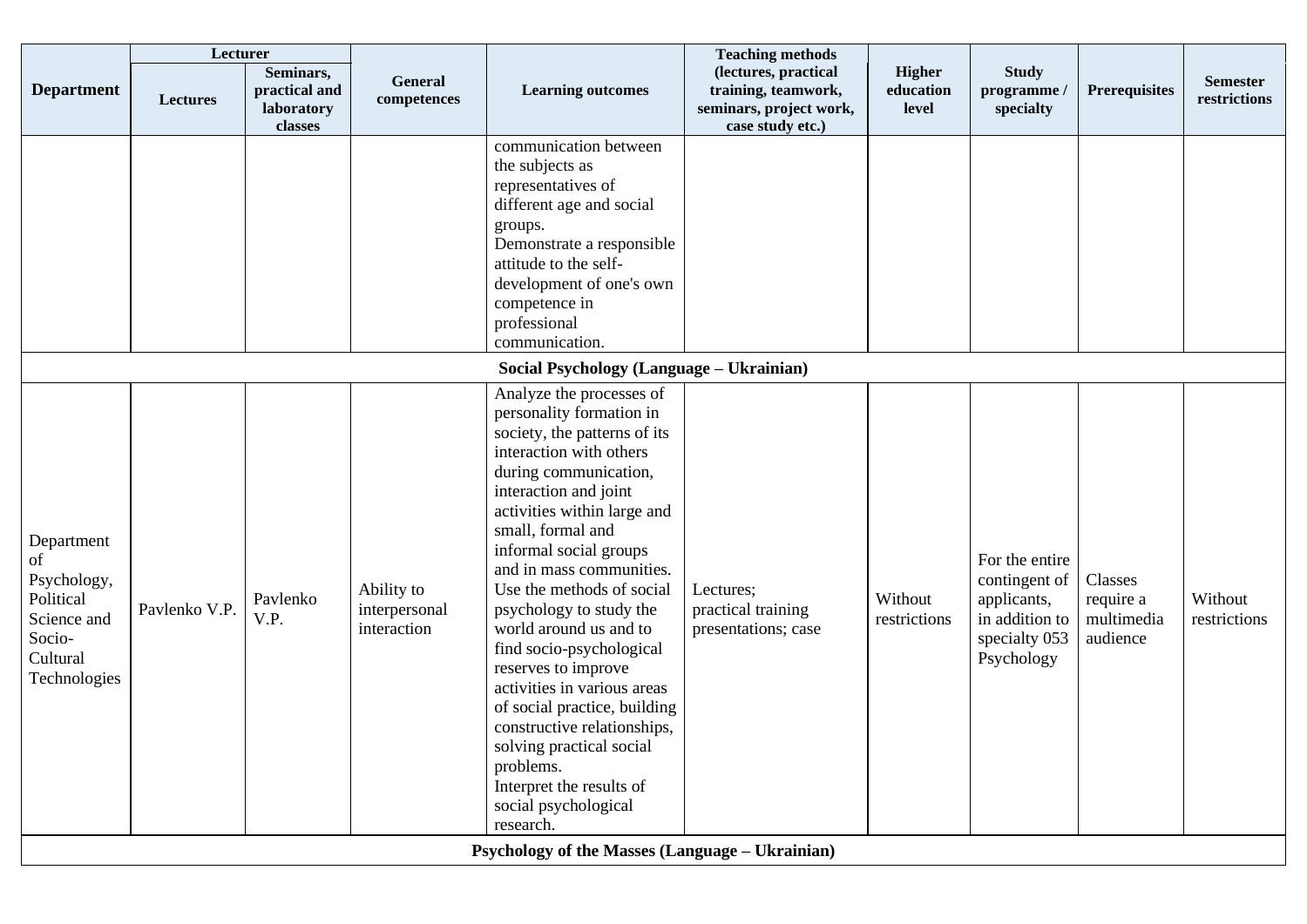|                                                                                                   | Lecturer                          |                                                                       |                                                                |                                                                                                                                                                                                                                                                                                                                                                                                                                                                                                                                      | <b>Teaching methods</b>                                                                                           |                                     |                                                                                                 |                                                |                                 |
|---------------------------------------------------------------------------------------------------|-----------------------------------|-----------------------------------------------------------------------|----------------------------------------------------------------|--------------------------------------------------------------------------------------------------------------------------------------------------------------------------------------------------------------------------------------------------------------------------------------------------------------------------------------------------------------------------------------------------------------------------------------------------------------------------------------------------------------------------------------|-------------------------------------------------------------------------------------------------------------------|-------------------------------------|-------------------------------------------------------------------------------------------------|------------------------------------------------|---------------------------------|
| <b>Department</b>                                                                                 | <b>Lectures</b>                   | Seminars,<br>practical and<br>laboratory<br>classes                   | General<br>competences                                         | <b>Learning outcomes</b>                                                                                                                                                                                                                                                                                                                                                                                                                                                                                                             | (lectures, practical<br>training, teamwork,<br>seminars, project work,<br>case study etc.)                        | <b>Higher</b><br>education<br>level | <b>Study</b><br>programme /<br>specialty                                                        | <b>Prerequisites</b>                           | <b>Semester</b><br>restrictions |
| Department<br>of<br>Psychology,<br>Political<br>Science and<br>Socio-<br>Cultural<br>Technologies | Sakhno P.I.                       | Sakhno P.I.                                                           | Ability to<br>interpersonal<br>interaction                     | Demonstrate an<br>understanding of the<br>essence, psychological<br>mechanisms, and patterns<br>of communication in the<br>mass, in groups.<br>Carry out a psychological<br>analysis of the<br>peculiarities of<br>communication of<br>subjects as representatives<br>of different age and social<br>groups, mass<br>communities.<br>Demonstrate a responsible<br>attitude to self-<br>development of one's own<br>competence in<br>communication with<br>representatives of<br>different age and social<br>groups, mass communities | Lectures;<br>practical training<br>presentations; case                                                            | Without<br>restrictions             | For the entire<br>contingent of<br>applicants,<br>in addition to<br>specialty 053<br>Psychology | Classes<br>require a<br>multimedia<br>audience | Without<br>restrictions         |
|                                                                                                   |                                   |                                                                       |                                                                | <b>Modern Philosophy (Language – Ukrainian)</b>                                                                                                                                                                                                                                                                                                                                                                                                                                                                                      |                                                                                                                   |                                     |                                                                                                 |                                                |                                 |
| Department<br>of<br>Psychology,<br>Political<br>Science and<br>Socio-<br>Cultural<br>Technologies | Kozintseva<br>T.O.,<br>Lebid A.E. | Kozintseva<br>T.O.,<br>Sinah A.O.,<br>Tulyakov<br>O.O.,<br>Lebid A.E. | Ability to<br>abstract thinking,<br>analysis, and<br>synthesis | Consciously guided in life<br>by a holistic worldview,<br>be able to navigate in all<br>the complex problems of<br>development of society.<br>Participate in the<br>management of modern<br>socio-cultural<br>development, successfully<br>implement their own<br>career growth.<br>Be able to acquire and<br>enrich information,<br>exchange it, and achieve                                                                                                                                                                        | Lectures;<br>practical<br>training; interactive<br>lectures; dialogical<br>teaching<br>methods; project<br>method | Without<br>restrictions             | For the<br>whole<br>contingent of<br>applicants                                                 | Classes<br>require a<br>multimedia<br>audience | Without<br>restrictions         |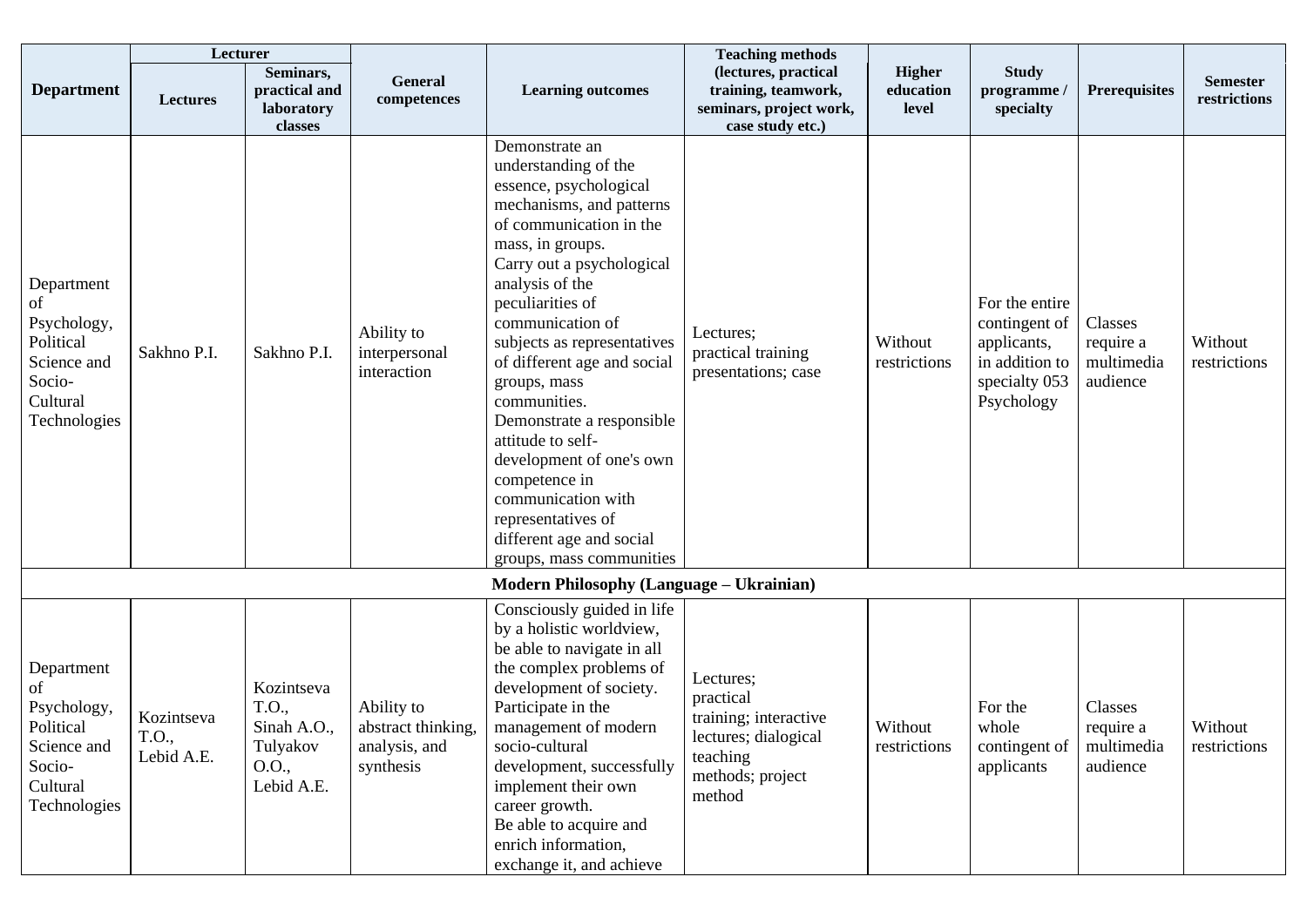|                                                                                                   | Lecturer                                |                                                               |                                                                                         |                                                                                                                                                                                                                                                                                                                                                                                                                                    | <b>Teaching methods</b>                                                                    |                                     |                                                 |                                                |                                 |
|---------------------------------------------------------------------------------------------------|-----------------------------------------|---------------------------------------------------------------|-----------------------------------------------------------------------------------------|------------------------------------------------------------------------------------------------------------------------------------------------------------------------------------------------------------------------------------------------------------------------------------------------------------------------------------------------------------------------------------------------------------------------------------|--------------------------------------------------------------------------------------------|-------------------------------------|-------------------------------------------------|------------------------------------------------|---------------------------------|
| <b>Department</b>                                                                                 | <b>Lectures</b>                         | Seminars,<br>practical and<br>laboratory<br>classes           | <b>General</b><br>competences                                                           | <b>Learning outcomes</b>                                                                                                                                                                                                                                                                                                                                                                                                           | (lectures, practical<br>training, teamwork,<br>seminars, project work,<br>case study etc.) | <b>Higher</b><br>education<br>level | <b>Study</b><br>programme /<br>specialty        | <b>Prerequisites</b>                           | <b>Semester</b><br>restrictions |
|                                                                                                   |                                         |                                                               |                                                                                         | significant results based<br>on it.<br>To be successful in life,<br>creative, proactive,<br>leading                                                                                                                                                                                                                                                                                                                                |                                                                                            |                                     |                                                 |                                                |                                 |
|                                                                                                   |                                         |                                                               |                                                                                         | Logic (Language - Ukrainian)                                                                                                                                                                                                                                                                                                                                                                                                       |                                                                                            |                                     |                                                 |                                                |                                 |
| Department<br>of<br>Psychology,<br>Political<br>Science and<br>Socio-<br>Cultural<br>Technologies | Kozintseva<br>T.O.                      | Kozintseva<br>T.O.<br>Lebid A.E.                              | Ability to<br>abstract thinking,<br>analysis, and<br>synthesis                          | Have clear, consistent,<br>consistent, and evidence-<br>based thinking, apply<br>thinking skills to persuade<br>others and guide their<br>activities.<br>Analyze public speeches<br>of opponents, seek<br>advantages over them.<br>Use concepts, judgments,<br>and inferences to win the<br>debate.<br>Scientifically prove true<br>opinions and refute false<br>ones, to increase its<br>significance and prestige<br>in society. | Lectures; trainings;<br>practical training;<br>work in "small<br>groups"; "Big circle"     | Without<br>restrictions             | For the<br>whole<br>contingent of<br>applicants | Classes<br>require a<br>multimedia<br>audience | Without<br>restrictions         |
|                                                                                                   |                                         |                                                               |                                                                                         | <b>Public Speaking (Language – Ukrainian)</b>                                                                                                                                                                                                                                                                                                                                                                                      |                                                                                            |                                     |                                                 |                                                |                                 |
| Department<br>of<br>Psychology,<br>Political<br>Science and<br>Socio-<br>Cultural<br>Technologies | Kozintseva<br>T.O.,<br>Tulyakov<br>O.O. | Kozintseva<br>T.O.,<br>Sinah A.O.,<br>Tulyakov<br><b>O.O.</b> | Ability to<br>communicate in<br>the native<br>language both<br>orally and in<br>writing | Be able to future<br>professionals (economists,<br>managers, lawyers,<br>politicians, journalists,<br>etc.) to effectively carry<br>out public activities,<br>consistently defend their<br>position in discussions.<br>Have the rules of<br>composing convincing<br>speeches, effectively<br>apply them in various                                                                                                                 | Lectures; practical<br>training; public<br>speaking trainings                              | Without<br>restrictions             | For the<br>whole<br>contingent of<br>applicants | Classes<br>require a<br>multimedia<br>audience | Without<br>restrictions         |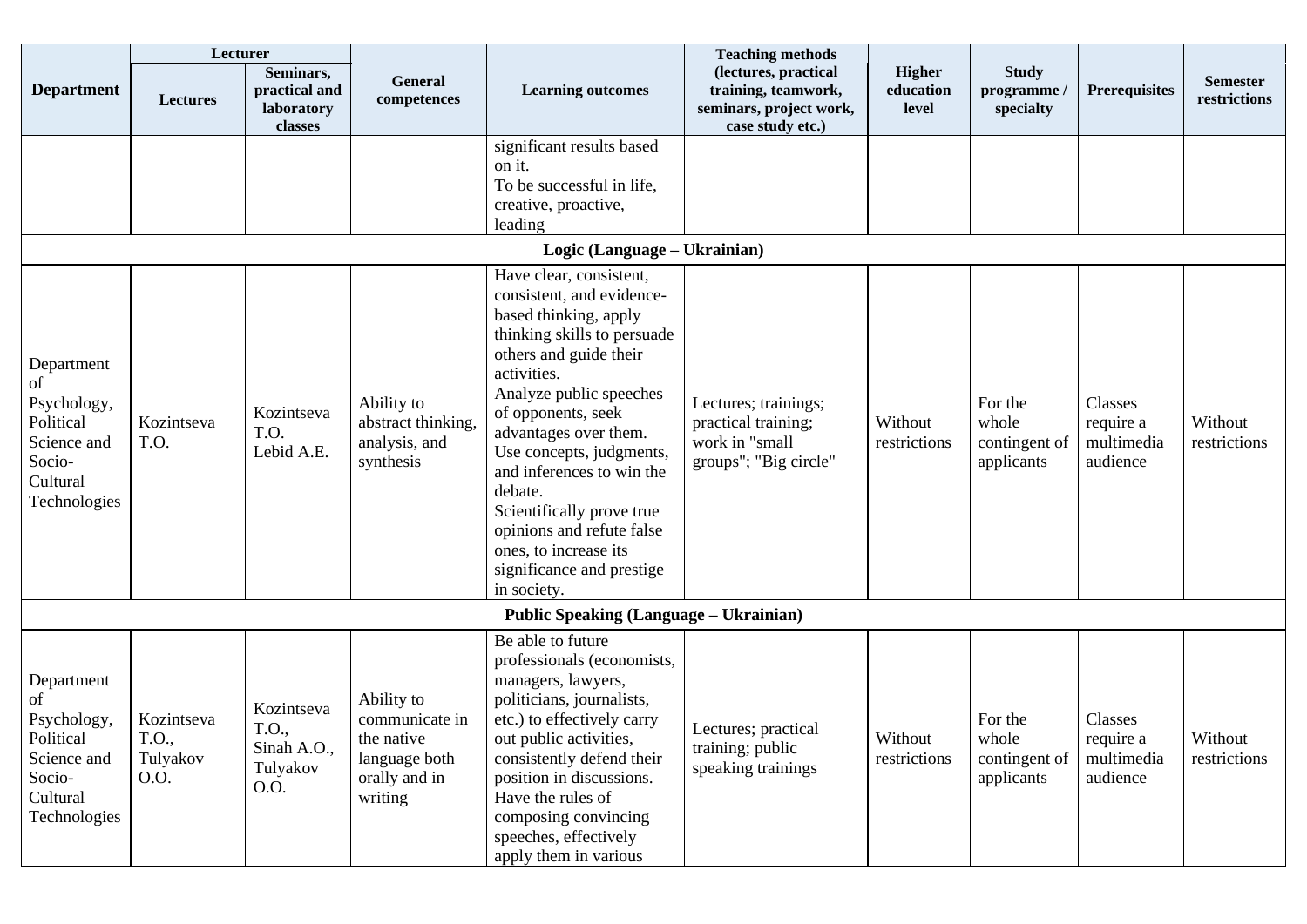| <b>Department</b>                                                                                 | Lecturer<br>Lectures     | Seminars,<br>practical and<br>laboratory<br>classes | General<br>competences                                            | <b>Learning outcomes</b>                                                                                                                                                                                                                                                                                                                                                                                                                                                                                                                                                                            | <b>Teaching methods</b><br>(lectures, practical<br>training, teamwork,<br>seminars, project work,<br>case study etc.) | <b>Higher</b><br>education<br>level | <b>Study</b><br>programme /<br>specialty        | <b>Prerequisites</b>                           | <b>Semester</b><br>restrictions |
|---------------------------------------------------------------------------------------------------|--------------------------|-----------------------------------------------------|-------------------------------------------------------------------|-----------------------------------------------------------------------------------------------------------------------------------------------------------------------------------------------------------------------------------------------------------------------------------------------------------------------------------------------------------------------------------------------------------------------------------------------------------------------------------------------------------------------------------------------------------------------------------------------------|-----------------------------------------------------------------------------------------------------------------------|-------------------------------------|-------------------------------------------------|------------------------------------------------|---------------------------------|
|                                                                                                   |                          |                                                     |                                                                   | rhetorical genres. Apply<br>technologies for finding<br>evidence, methods of<br>rational and irrational<br>proof, confident refutation<br>of opponents' arguments.<br>Defend their positions<br>with arguments, notice<br>mistakes and twists in the<br>evidence of their<br>opponents, succeed in<br>public activities.                                                                                                                                                                                                                                                                            |                                                                                                                       |                                     |                                                 |                                                |                                 |
|                                                                                                   |                          |                                                     |                                                                   | Ethics and Aesthetics (Language – Ukrainian)                                                                                                                                                                                                                                                                                                                                                                                                                                                                                                                                                        |                                                                                                                       |                                     |                                                 |                                                |                                 |
| Department<br>of<br>Psychology,<br>Political<br>Science and<br>Socio-<br>Cultural<br>Technologies | Sinah A.O.<br>Boyko O.P. | Sinah A.O.<br>Kozintseva<br>T.O.<br>Boyko O.P.      | Ability to act<br>based on ethical<br>considerations<br>(motives) | Know the basic ethical<br>ideas of various schools<br>and teachings, as well as<br>aesthetic values, their role<br>in the creative realization<br>of man and his daily life.<br>Be able to characterize the<br>main schools and trends in<br>the history of ethical and<br>aesthetic thought.<br>To analyze the most<br>important theoretical<br>problems of morality, to<br>determine the subject of<br>aesthetic and artistic<br>creativity. Understand the<br>types of art, their content,<br>and forms to form<br>reasonable spiritual needs<br>and raise the creative<br>image of the employee | Lectures;<br>practical<br>training; interactive<br>lectures; dialogical<br>teaching<br>methods; project<br>method     | Without<br>restrictions             | For the<br>whole<br>contingent of<br>applicants | Classes<br>require a<br>multimedia<br>audience | Without<br>restrictions         |
|                                                                                                   |                          |                                                     |                                                                   | Politology (Language - Ukrainian)                                                                                                                                                                                                                                                                                                                                                                                                                                                                                                                                                                   |                                                                                                                       |                                     |                                                 |                                                |                                 |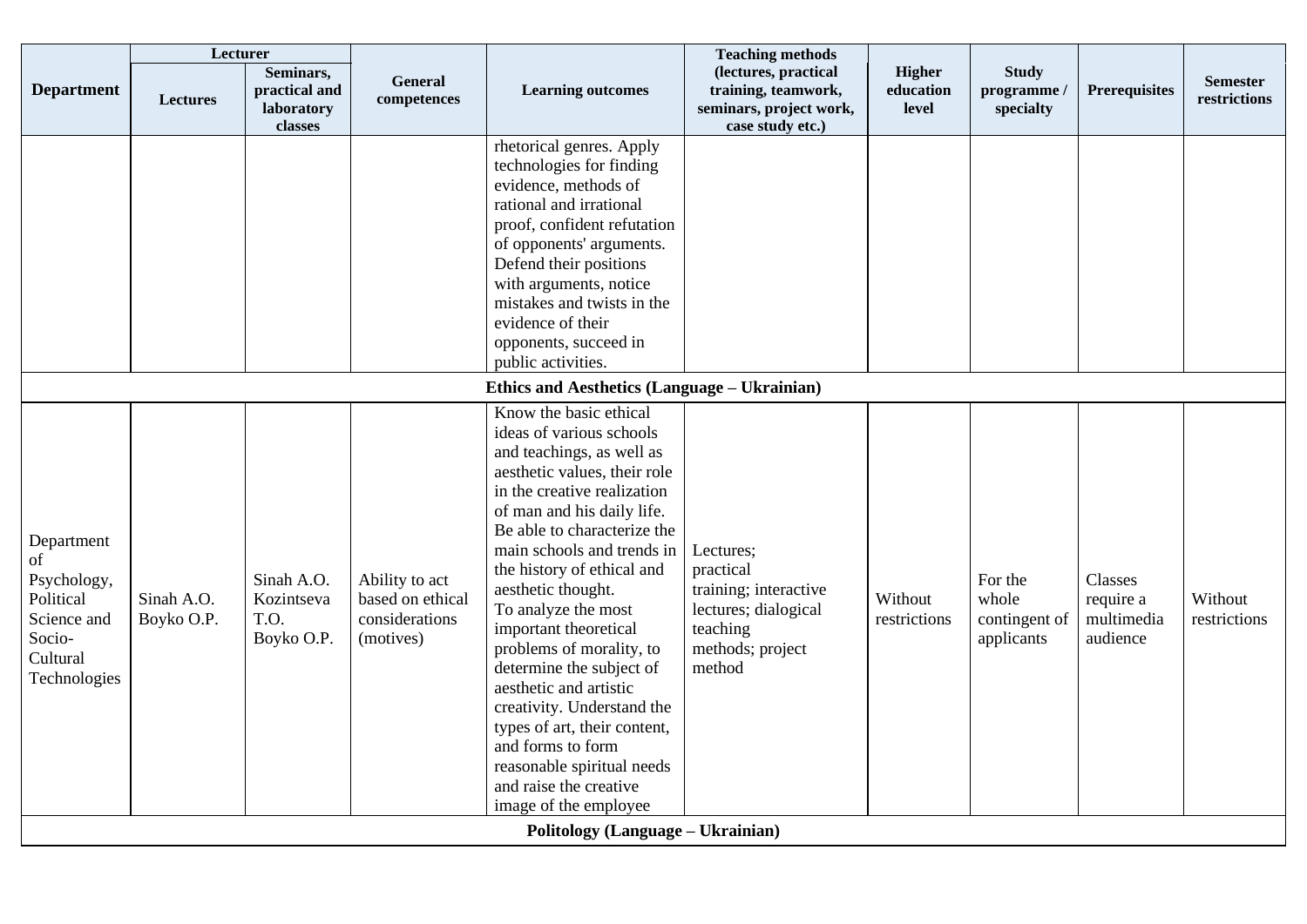|                                                                                                   | Lecturer                                       |                                                          |                                                                  |                                                                                                                                                                                                                   | <b>Teaching methods</b>                                                                    |                                     |                                                                                                                                                                                          |                                                |                                 |
|---------------------------------------------------------------------------------------------------|------------------------------------------------|----------------------------------------------------------|------------------------------------------------------------------|-------------------------------------------------------------------------------------------------------------------------------------------------------------------------------------------------------------------|--------------------------------------------------------------------------------------------|-------------------------------------|------------------------------------------------------------------------------------------------------------------------------------------------------------------------------------------|------------------------------------------------|---------------------------------|
| <b>Department</b>                                                                                 | Lectures                                       | Seminars,<br>practical and<br>laboratory<br>classes      | General<br>competences                                           | <b>Learning outcomes</b>                                                                                                                                                                                          | (lectures, practical<br>training, teamwork,<br>seminars, project work,<br>case study etc.) | <b>Higher</b><br>education<br>level | <b>Study</b><br>programme /<br>specialty                                                                                                                                                 | <b>Prerequisites</b>                           | <b>Semester</b><br>restrictions |
| Department<br>of<br>Psychology,<br>Political<br>Science and<br>Socio-<br>Cultural<br>Technologies | Korol S.M.<br>Kostenko<br>A.M.<br>Nazarov M.S. | Korol S.M.<br>Kostenko<br>A.M.<br><b>Nazarov</b><br>M.S. | The ability to act<br>socially<br>responsibly and<br>consciously | Be able to analyze the<br>political situation in their<br>country and in the world.<br>Be able to use the skills of<br>political analysis to<br>understand and protect<br>their political rights                  | Lectures; practical<br>training                                                            | Without<br>restrictions             | For the entire<br>contingent of<br>applicants,<br>in addition to<br>specialties<br>231 Social<br>work, 028<br>Management<br>of socio-<br>cultural<br>activities and<br>053<br>Psychology | Classes<br>require a<br>multimedia<br>audience | Without<br>restrictions         |
|                                                                                                   |                                                |                                                          |                                                                  | Sociology (Language - Ukrainian)                                                                                                                                                                                  |                                                                                            |                                     |                                                                                                                                                                                          |                                                |                                 |
| Department<br>оf<br>Psychology,<br>Political<br>Science and<br>Socio-<br>Cultural<br>Technologies | Kostenko<br>A.M.<br>Svitailo N.D.              | Kostenko<br>A.M.<br>Svitailo<br>N.D.                     | The ability to act<br>socially<br>responsibly and<br>consciously | Use methods of<br>sociological research in<br>professional and everyday<br>activities.<br>Be able to use the skills of<br>sociological analysis to<br>understand and protect<br>their rights                      | Lectures; practical<br>training; preparation of<br>the presentation                        | Without<br>restrictions             | For the entire<br>contingent of<br>applicants,<br>in addition to<br>specialties<br>231 Social<br>work, 028<br>Management<br>of socio-<br>cultural<br>activities and<br>053<br>Psychology | Classes<br>require a<br>multimedia<br>audience | Without<br>restrictions         |
|                                                                                                   |                                                |                                                          |                                                                  | Ukraine in World Politics (Language – Ukrainian)                                                                                                                                                                  |                                                                                            |                                     |                                                                                                                                                                                          |                                                |                                 |
| Department<br>of<br>Psychology,<br>Political<br>Science and<br>Socio-<br>Cultural<br>Technologies | Korol S.M.<br>Nazarov M.S.                     | Korol S.M.<br>Nazarov<br>M.S.                            | The ability to act<br>socially<br>responsibly and<br>consciously | Understand the place and<br>role of Ukraine in modern<br>political realities.<br>Be able to use the<br>knowledge gained during<br>the study of the course to<br>form their own view of<br>modern global processes | Lectures; practical<br>training; debate                                                    | Without<br>restrictions             | For the<br>whole<br>contingent of<br>applicants                                                                                                                                          | Classes<br>require a<br>multimedia<br>audience | Without<br>restrictions         |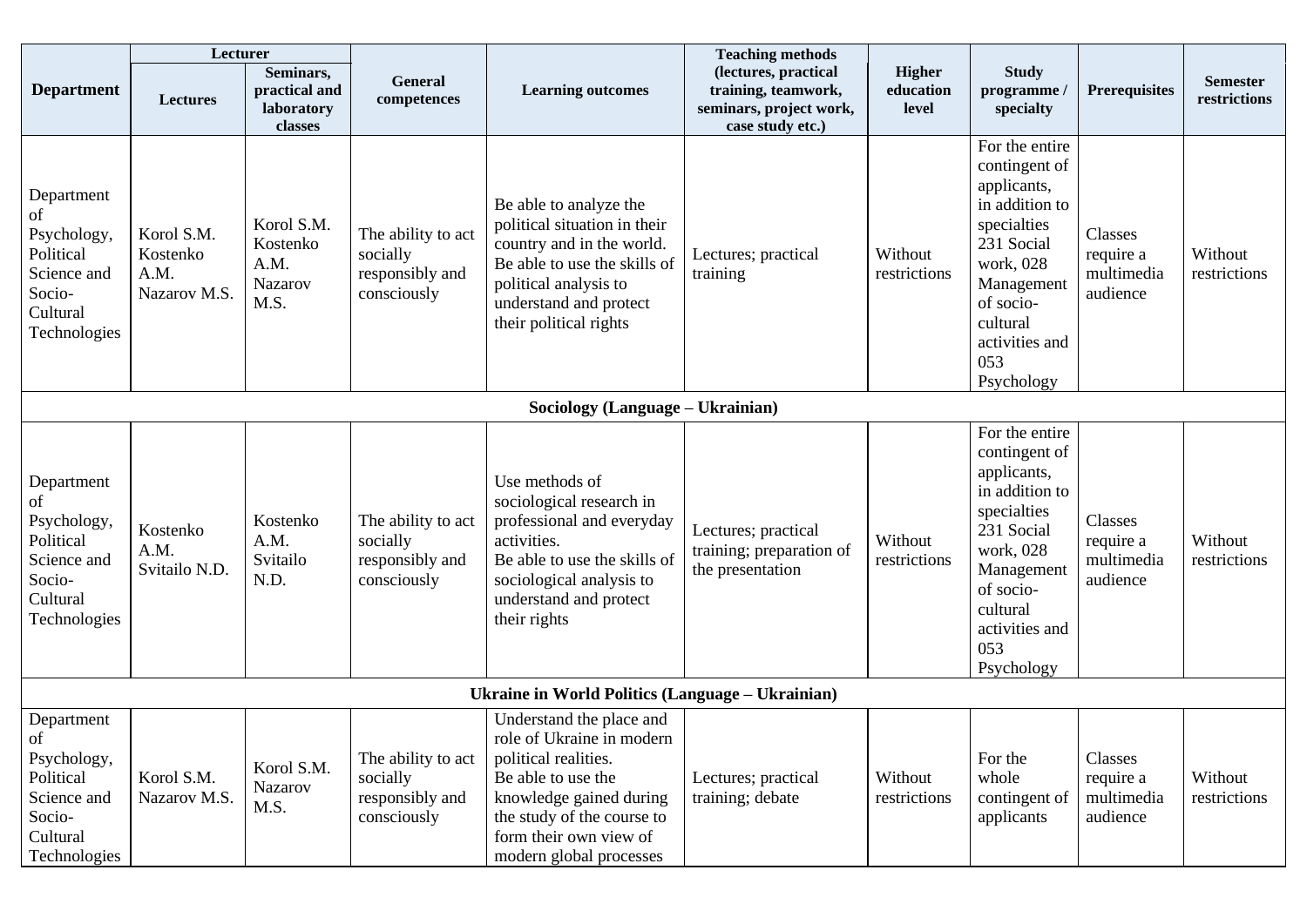|                                                                                                   | Lecturer                            |                                                              |                                                                                     |                                                                                                                                                                                                                                                                                                                                                                     | <b>Teaching methods</b>                                                                    |                                     |                                                                                                    |                                                                                                           |                                 |
|---------------------------------------------------------------------------------------------------|-------------------------------------|--------------------------------------------------------------|-------------------------------------------------------------------------------------|---------------------------------------------------------------------------------------------------------------------------------------------------------------------------------------------------------------------------------------------------------------------------------------------------------------------------------------------------------------------|--------------------------------------------------------------------------------------------|-------------------------------------|----------------------------------------------------------------------------------------------------|-----------------------------------------------------------------------------------------------------------|---------------------------------|
| <b>Department</b>                                                                                 | Lectures                            | Seminars,<br>practical and<br>laboratory<br>classes          | General<br>competences                                                              | <b>Learning outcomes</b>                                                                                                                                                                                                                                                                                                                                            | (lectures, practical<br>training, teamwork,<br>seminars, project work,<br>case study etc.) | <b>Higher</b><br>education<br>level | <b>Study</b><br>programme /<br>specialty                                                           | <b>Prerequisites</b>                                                                                      | <b>Semester</b><br>restrictions |
|                                                                                                   |                                     |                                                              |                                                                                     | and the place of Ukraine<br>in them.                                                                                                                                                                                                                                                                                                                                |                                                                                            |                                     |                                                                                                    |                                                                                                           |                                 |
|                                                                                                   |                                     |                                                              |                                                                                     | <b>Tolerance and Non-Discrimination (Language – Ukrainian)</b>                                                                                                                                                                                                                                                                                                      |                                                                                            |                                     |                                                                                                    |                                                                                                           |                                 |
| Department<br>of<br>Psychology,<br>Political<br>Science and<br>Socio-<br>Cultural<br>Technologies | Ivanova T.V.<br>Teslik N.M.         | Ivanova<br>T.V.<br>Teslik N.M.<br>Savelyeva<br>Yu.M.         | Ability to<br>interpersonal<br>interaction                                          | Understand the<br>requirements of tolerance<br>towards representatives of<br>different communities. To<br>form an idea of the types<br>and counteraction to<br>discriminatory influence<br>on the individual.<br>To increase the<br>competitiveness of<br>professionals in the<br>modern world by<br>providing an<br>understanding of the<br>diversity of the world | Lectures; practical<br>training; presentations;<br>case                                    | Without<br>restrictions             | For the entire<br>contingent of<br>applicants,<br>except for<br>the specialty<br>053<br>Psychology | Classes<br>require a<br>multimedia<br>audience                                                            | Without<br>restrictions         |
|                                                                                                   |                                     |                                                              |                                                                                     | Social Roles and Gender equality (Language - Ukrainian)                                                                                                                                                                                                                                                                                                             |                                                                                            |                                     |                                                                                                    |                                                                                                           |                                 |
| Department<br>of<br>Psychology,<br>Political<br>Science and<br>Socio-<br>Cultural<br>Technologies | Savelyeva<br>Yu.M.<br>Svitailo N.D. | Savelyeva<br>Yu.M.<br>Svitailo<br>N.D.<br>Kozintseva<br>T.O. | Awareness of<br>equal<br>opportunities and<br>gender issues                         | Be able to show gender<br>sensitivity. Be able to<br>apply positive<br>discrimination and other<br>methods to reduce gender<br>disparity.                                                                                                                                                                                                                           | Lectures; practical<br>training; discussions;<br>preparation of the<br>presentation        | Without<br>restrictions             | For the<br>whole<br>contingent of<br>applicants                                                    | Classes<br>require a<br>multimedia<br>audience                                                            | Without<br>restrictions         |
|                                                                                                   |                                     |                                                              |                                                                                     | <b>Information Wars (Language - Ukrainian)</b>                                                                                                                                                                                                                                                                                                                      |                                                                                            |                                     |                                                                                                    |                                                                                                           |                                 |
| Department<br>of<br>Psychology,<br>Political<br>Science and<br>Socio-<br>Cultural<br>Technologies | Nazarov M.S.<br>Lebid<br>A.Ye.      | Nazarov<br>M.S.<br>Lebid<br>A. Ye.                           | Ability to search,<br>process and<br>analyze<br>information from<br>various sources | Build models of reality at<br>the level of<br>interpretations.<br>Form a case of<br>meanings. Construct<br>information and virtual<br>streams                                                                                                                                                                                                                       | Lectures; practical<br>training; presentations;<br>cases; workshop;<br>framing             | Without<br>restrictions             | For the<br>whole<br>contingent of<br>applicants                                                    | For students<br>- the desire<br>to study the<br>discipline /<br>for lectures -<br>multimedia<br>audience, | Without<br>restrictions         |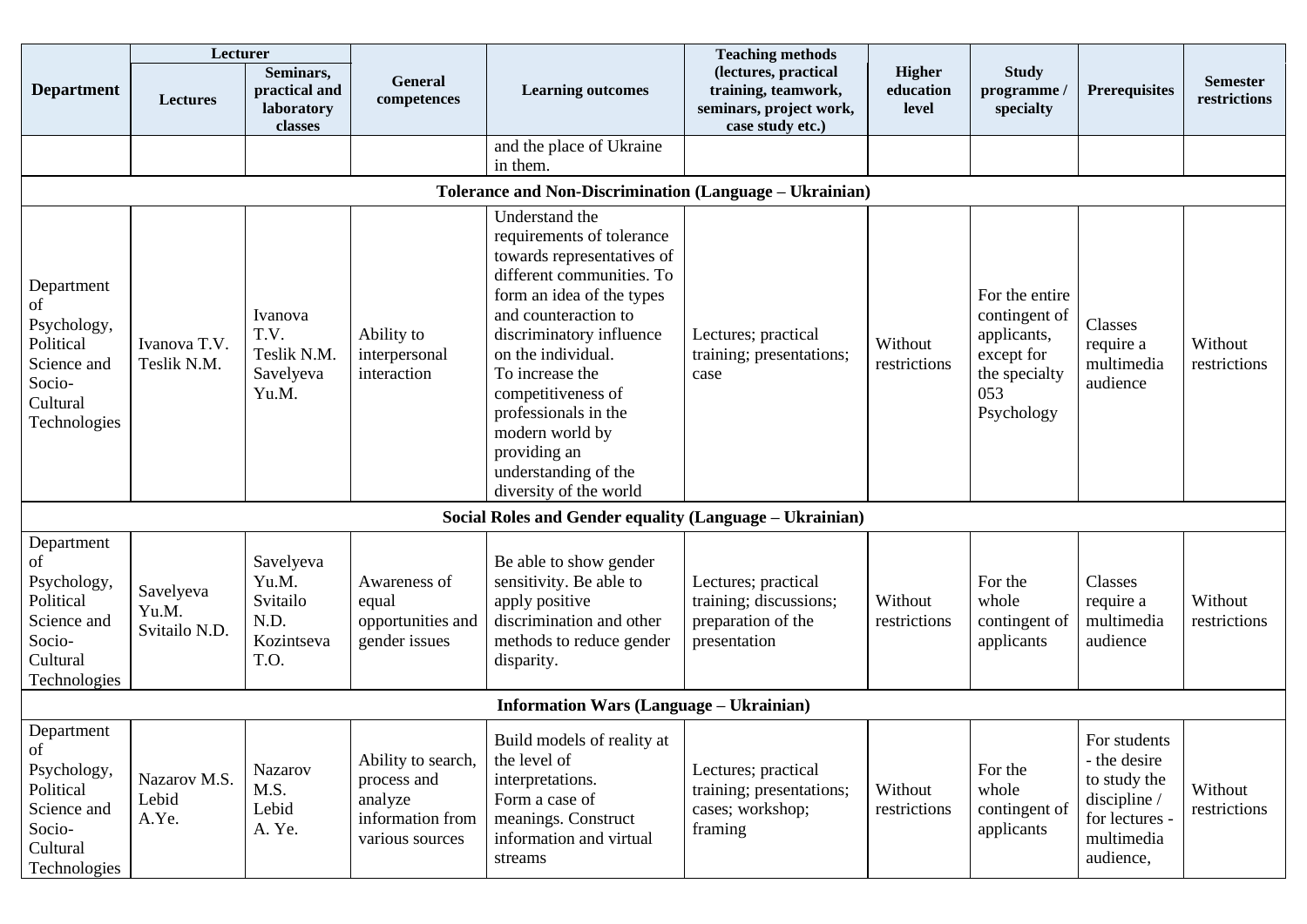|                                                                                                   | Lecturer                              |                                                     |                                                                |                                                                                                                                                                                                                                                                                                                                                                                                                                                       | <b>Teaching methods</b>                                                                                                            |                                                 |                                                 |                                                |                                 |
|---------------------------------------------------------------------------------------------------|---------------------------------------|-----------------------------------------------------|----------------------------------------------------------------|-------------------------------------------------------------------------------------------------------------------------------------------------------------------------------------------------------------------------------------------------------------------------------------------------------------------------------------------------------------------------------------------------------------------------------------------------------|------------------------------------------------------------------------------------------------------------------------------------|-------------------------------------------------|-------------------------------------------------|------------------------------------------------|---------------------------------|
| <b>Department</b>                                                                                 | <b>Lectures</b>                       | Seminars,<br>practical and<br>laboratory<br>classes | General<br>competences                                         | <b>Learning outcomes</b>                                                                                                                                                                                                                                                                                                                                                                                                                              | (lectures, practical<br>training, teamwork,<br>seminars, project work,<br>case study etc.)                                         | <b>Higher</b><br>education<br>level             | <b>Study</b><br>programme /<br>specialty        | <b>Prerequisites</b>                           | <b>Semester</b><br>restrictions |
|                                                                                                   |                                       |                                                     |                                                                |                                                                                                                                                                                                                                                                                                                                                                                                                                                       |                                                                                                                                    |                                                 |                                                 | computer<br>class                              |                                 |
|                                                                                                   |                                       |                                                     |                                                                | Modern Educational Studios and Academic Mobility (Language - Ukrainian)                                                                                                                                                                                                                                                                                                                                                                               |                                                                                                                                    |                                                 |                                                 |                                                |                                 |
| Department<br>of<br>Psychology,<br>Political<br>Science and<br>Socio-<br>Cultural<br>Technologies | Kupenko<br>O.V.<br>Panchenko<br>Yu.V. | Kupenko<br>O.V.<br>Panchenko<br>Yu.V.               | Ability to learn<br>and master<br>modern<br>knowledge          | Be able to organize their<br>own independent<br>learning. Be able to direct<br>their efforts to further<br>employment, starting their<br>own business or<br>continuing their studies in<br>academic mobility<br>programs. Be able to<br>prepare yourself for<br>professional activity in an<br>innovative society. Be<br>able to cooperate with<br>other people.                                                                                      | Interactive<br>lectures; dialogical<br>teaching<br>methods; project<br>method                                                      | Without<br>restrictions                         | For the<br>whole<br>contingent of<br>applicants | Classes<br>require a<br>multimedia<br>audience | Without<br>restrictions         |
|                                                                                                   |                                       |                                                     |                                                                | <b>Research Integrity (Language – Ukrainian)</b>                                                                                                                                                                                                                                                                                                                                                                                                      |                                                                                                                                    |                                                 |                                                 |                                                |                                 |
| Department<br>of Marketing                                                                        | Artyukhov<br>A.E.                     | Artyukhova<br>N.O.<br>Artyukhov<br>A.E.             | Ability to<br>conduct research<br>at the appropriate<br>level. | Be able to distinguish<br>between manifestations of<br>research dishonesty and<br>prevent them.<br>Be able to work with<br>systems for detecting text<br>borrowings, analyze the<br>similarity of texts about<br>plagiarism and academic<br>plagiarism, to detect<br>illegal citations.<br>Apply the skills of<br>choosing journals and<br>conferences for the<br>publication of scientific<br>papers, prepare scientific<br>work for publication and | Lectures, practices,<br>teamwork, problem-<br>solving classes, role-<br>playing games, case<br>studies, discussions,<br>e-learning | For students<br>of all<br>educational<br>levels | For students<br>of all<br>specialties           | No special<br>skills<br>required               | Without<br>restrictions         |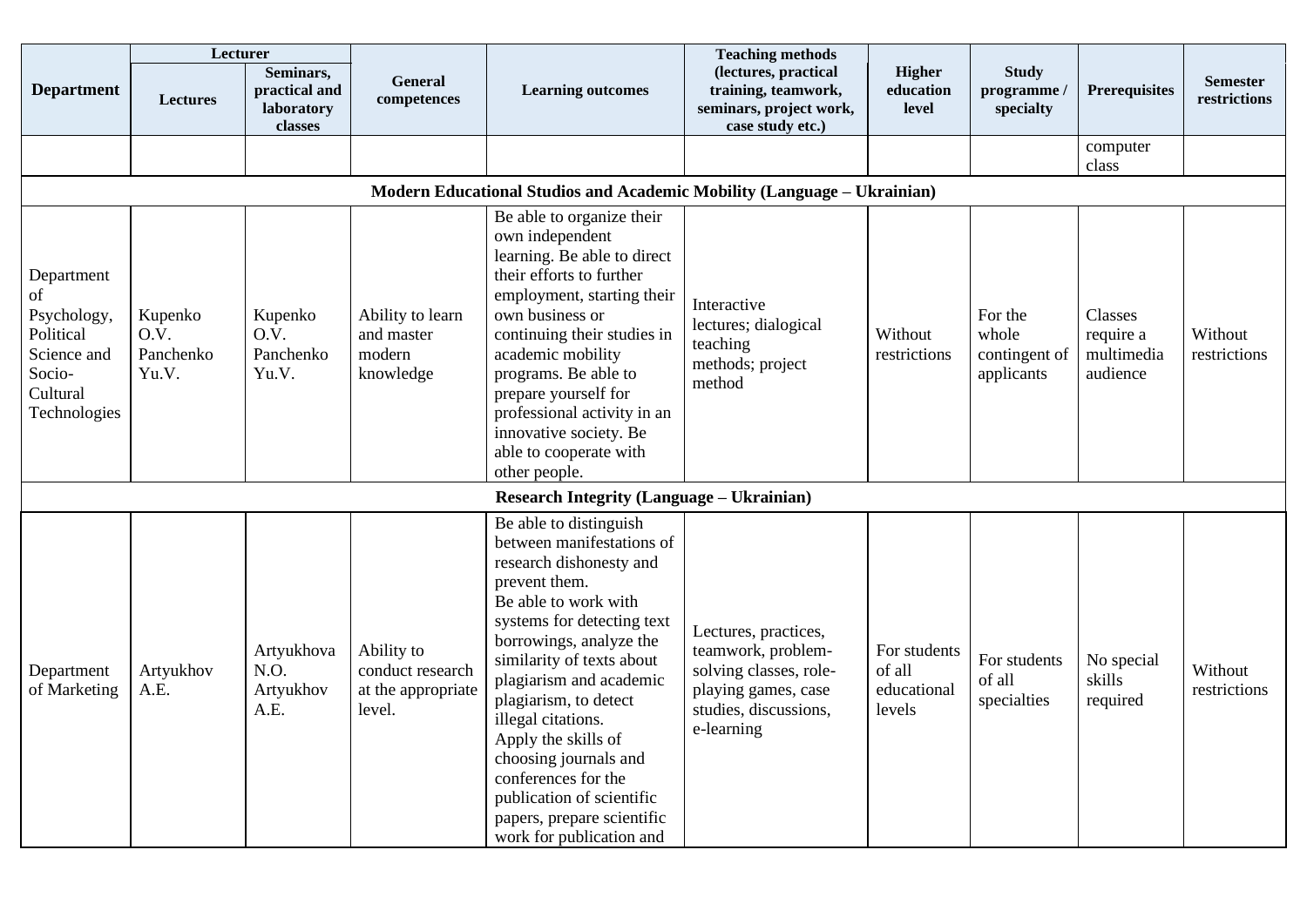|                            | Lecturer           |                                                     |                                                                    |                                                                                                                                                                                                                                                                                                                                                                                                                                                                                                                                                                                                                                                                                                                                       | <b>Teaching methods</b>                                                                                                            |                                                 |                                          |                                  |                                 |
|----------------------------|--------------------|-----------------------------------------------------|--------------------------------------------------------------------|---------------------------------------------------------------------------------------------------------------------------------------------------------------------------------------------------------------------------------------------------------------------------------------------------------------------------------------------------------------------------------------------------------------------------------------------------------------------------------------------------------------------------------------------------------------------------------------------------------------------------------------------------------------------------------------------------------------------------------------|------------------------------------------------------------------------------------------------------------------------------------|-------------------------------------------------|------------------------------------------|----------------------------------|---------------------------------|
| <b>Department</b>          | <b>Lectures</b>    | Seminars,<br>practical and<br>laboratory<br>classes | General<br>competences                                             | <b>Learning outcomes</b>                                                                                                                                                                                                                                                                                                                                                                                                                                                                                                                                                                                                                                                                                                              | (lectures, practical<br>training, teamwork,<br>seminars, project work,<br>case study etc.)                                         | <b>Higher</b><br>education<br>level             | <b>Study</b><br>programme /<br>specialty | <b>Prerequisites</b>             | <b>Semester</b><br>restrictions |
|                            |                    |                                                     |                                                                    | interact effectively with<br>the reviewer.<br>Be able to use lists of<br>dishonest and "predatory"<br>publications, identify such<br>publications on a set of<br>grounds and effectively<br>prevent the publication of<br>scientific papers in their<br>scientific groups                                                                                                                                                                                                                                                                                                                                                                                                                                                             |                                                                                                                                    |                                                 |                                          |                                  |                                 |
|                            |                    |                                                     |                                                                    | <b>Academic Integrity and Ethics of Academic Relationships (Language – Ukrainian)</b>                                                                                                                                                                                                                                                                                                                                                                                                                                                                                                                                                                                                                                                 |                                                                                                                                    |                                                 |                                          |                                  |                                 |
| Department<br>of Marketing | Artyukhov<br>A.E., | Artyukhova<br>N.O.,<br>Artyukhov<br>A.E.            | Ability to act<br>based on ethical<br>considerations<br>(motives). | Be able to distinguish and<br>prevent manifestations of<br>academic dishonesty on<br>the part of all participants<br>in the educational process.<br>To act as a whistleblower<br>in case of detection of<br>dishonest and "gray"<br>practices on the part of all<br>participants in the<br>educational process and to<br>effectively interact with<br>the profile structures of<br>the university to prevent<br>and prevent violations of<br>academic dishonesty.<br>Effectively use intra-<br>university, national and<br>international normative<br>bases in the part of<br>academic integrity to<br>conduct explanatory work<br>among other students of<br>other education.<br>Effectively transfer the<br>experience of combating | Lectures, practices,<br>teamwork, problem-<br>solving classes, role-<br>playing games, case<br>studies, discussions,<br>e-learning | For students<br>of all<br>educational<br>levels | For students<br>of all<br>specialties    | No special<br>skills<br>required | Without<br>restrictions         |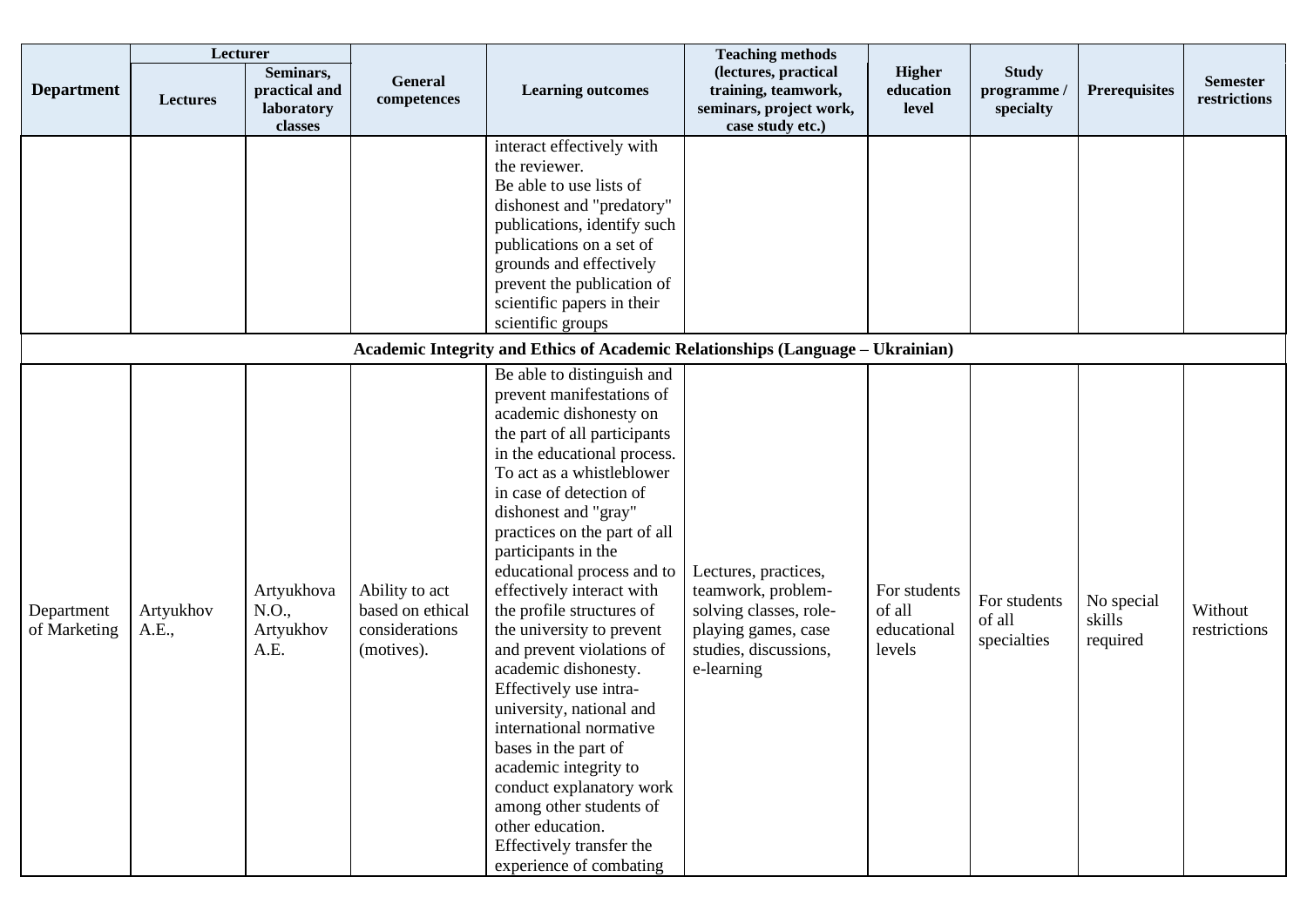|                                | Lecturer            |                                                     |                                                                                                                                                                                                                                                     |                                                                                                                                                                                                                                                                                                                                                                                         | <b>Teaching methods</b>                                                                    |                                                 |                                                                                                                                                   |                                  |                                 |
|--------------------------------|---------------------|-----------------------------------------------------|-----------------------------------------------------------------------------------------------------------------------------------------------------------------------------------------------------------------------------------------------------|-----------------------------------------------------------------------------------------------------------------------------------------------------------------------------------------------------------------------------------------------------------------------------------------------------------------------------------------------------------------------------------------|--------------------------------------------------------------------------------------------|-------------------------------------------------|---------------------------------------------------------------------------------------------------------------------------------------------------|----------------------------------|---------------------------------|
| <b>Department</b>              | <b>Lectures</b>     | Seminars,<br>practical and<br>laboratory<br>classes | <b>General</b><br>competences                                                                                                                                                                                                                       | <b>Learning outcomes</b>                                                                                                                                                                                                                                                                                                                                                                | (lectures, practical<br>training, teamwork,<br>seminars, project work,<br>case study etc.) | <b>Higher</b><br>education<br>level             | <b>Study</b><br>programme /<br>specialty                                                                                                          | <b>Prerequisites</b>             | <b>Semester</b><br>restrictions |
|                                |                     |                                                     |                                                                                                                                                                                                                                                     | unfair practices to their<br>professional activities that<br>extend beyond the<br>academic community                                                                                                                                                                                                                                                                                    |                                                                                            |                                                 |                                                                                                                                                   |                                  |                                 |
|                                |                     |                                                     |                                                                                                                                                                                                                                                     | Active Citizens * (with the possibility of obtaining a certificate of participation from the British Council in Ukraine, in the case of evaluation of 80-100 points)                                                                                                                                                                                                                    |                                                                                            |                                                 |                                                                                                                                                   |                                  |                                 |
|                                |                     |                                                     |                                                                                                                                                                                                                                                     | (Language – Ukrainian)                                                                                                                                                                                                                                                                                                                                                                  |                                                                                            |                                                 |                                                                                                                                                   |                                  |                                 |
| Department<br>of<br>Management | Shvindina<br>G.O.   | Evdokimova<br>A.V.                                  | Ability to<br>interpersonal<br>interaction. Appr<br>eciation and<br>respect for<br>diversity and<br>multiculturalism.<br>Ability to work<br>in an<br>international<br>context.<br>The ability to act<br>socially<br>responsibly and<br>consciously. | skills<br>Demonstrate<br>of<br>interpersonal<br>interaction<br>and leadership in the social<br>sphere.<br>Demonstrate<br>an<br>understanding of values<br>and respect for diversity in<br>civil society.<br>Apply<br>skills<br>of<br>intercultural dialogue and<br>social responsibility.<br>Be able to work on the<br>development of civil<br>society in the international<br>context. | Trainings, facilitation,<br>business games,<br>teamwork,<br>brainstorming,<br>case         | For students<br>of all<br>educational<br>levels | For students<br>of all<br>specialties                                                                                                             | No special<br>skills<br>required | Without<br>restrictions         |
|                                |                     |                                                     |                                                                                                                                                                                                                                                     | <b>Career Management and Time Management (Language – Ukrainian)</b>                                                                                                                                                                                                                                                                                                                     |                                                                                            |                                                 |                                                                                                                                                   |                                  |                                 |
| Department<br>of<br>Management | Valenkevich<br>L.P. | Matveeva<br>Yu.T.                                   | Ability to<br>organize and<br>plan.<br>Definiteness and<br>persistence in<br>terms of tasks<br>and<br>responsibilities                                                                                                                              | Be able to assess one's<br>own strengths and<br>weaknesses for personal<br>development and career<br>structure.<br>Apply self-presentation<br>skills when receiving<br>work and in further<br>activities.<br>Apply the principles and<br>methods of rational<br>organization of their own<br>work overtime.                                                                             | Lectures, practices,<br>problem classes,<br>business games                                 | For students<br>of all<br>educational<br>levels | For students<br>of all<br>specialties,<br>except for<br>specialties<br>073<br>Management<br>281 Public<br>administration<br>and<br>administration | No special<br>skills<br>required | Without<br>restrictions         |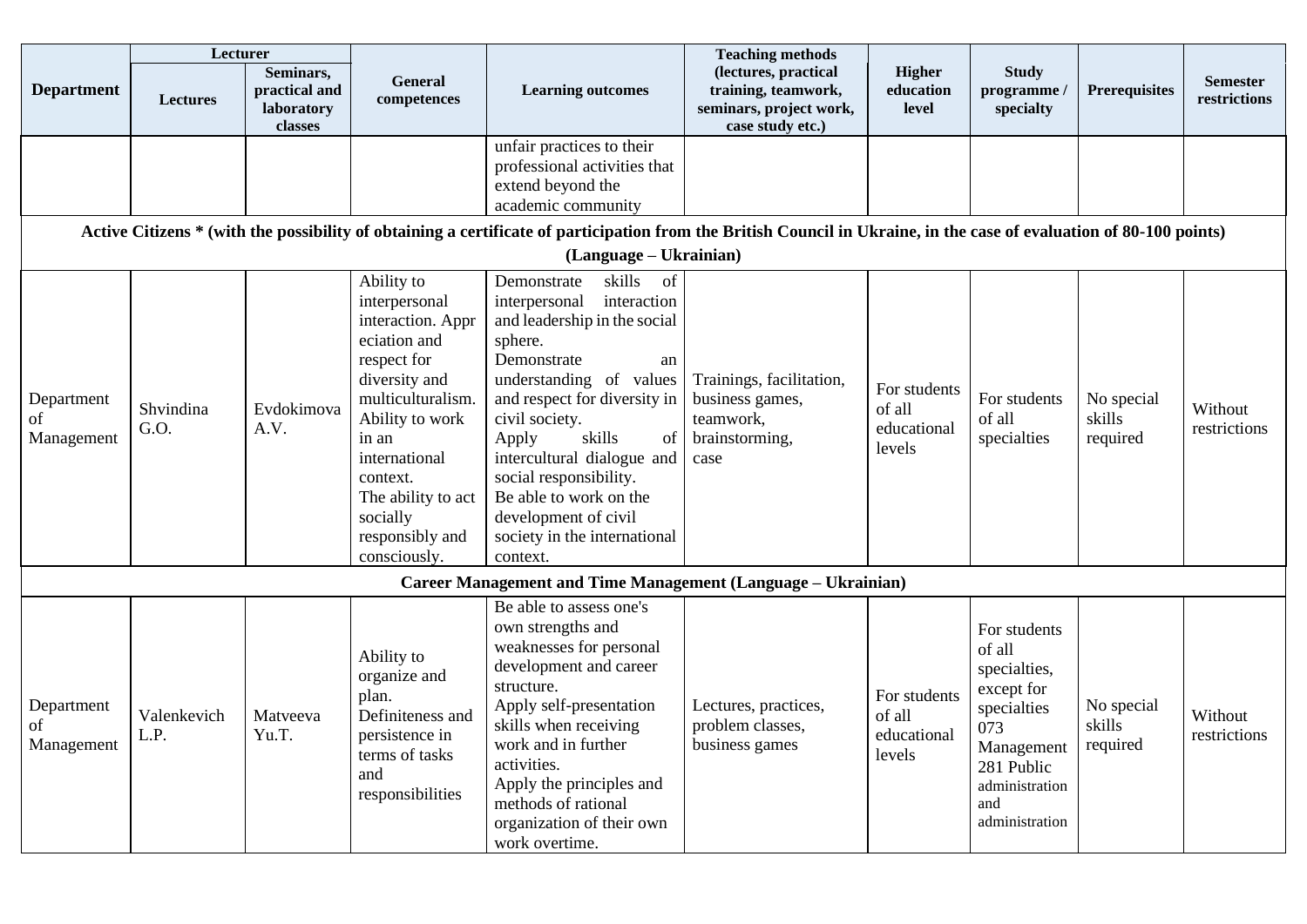|                                                            | Lecturer                                              |                                                     |                                                                                                                                                                                                                                   |                                                                                                                                                                                                                                                                                                                                                                                                                                                                                               | <b>Teaching methods</b>                                                                     |                                                 |                                                                                                                                                   |                                                           |                                 |  |  |
|------------------------------------------------------------|-------------------------------------------------------|-----------------------------------------------------|-----------------------------------------------------------------------------------------------------------------------------------------------------------------------------------------------------------------------------------|-----------------------------------------------------------------------------------------------------------------------------------------------------------------------------------------------------------------------------------------------------------------------------------------------------------------------------------------------------------------------------------------------------------------------------------------------------------------------------------------------|---------------------------------------------------------------------------------------------|-------------------------------------------------|---------------------------------------------------------------------------------------------------------------------------------------------------|-----------------------------------------------------------|---------------------------------|--|--|
| <b>Department</b>                                          | <b>Lectures</b>                                       | Seminars,<br>practical and<br>laboratory<br>classes | <b>General</b><br>competences                                                                                                                                                                                                     | <b>Learning outcomes</b>                                                                                                                                                                                                                                                                                                                                                                                                                                                                      | (lectures, practical<br>training, teamwork,<br>seminars, project work,<br>case study etc.)  | <b>Higher</b><br>education<br>level             | <b>Study</b><br>programme /<br>specialty                                                                                                          | <b>Prerequisites</b>                                      | <b>Semester</b><br>restrictions |  |  |
|                                                            | Leadership and Team Management (Language - Ukrainian) |                                                     |                                                                                                                                                                                                                                   |                                                                                                                                                                                                                                                                                                                                                                                                                                                                                               |                                                                                             |                                                 |                                                                                                                                                   |                                                           |                                 |  |  |
| Department<br>of<br>Management                             | Smolenikov<br>D.O.                                    | Evdokimova<br>A.V.                                  | Ability to work<br>in an<br>interdisciplinary<br>team.<br>The ability to<br>motivate people<br>and move<br>towards a<br>common goal<br>Definiteness and<br>persistence in<br>relation to the set<br>tasks and<br>responsibilities | Demonstrate skills of<br>interaction, leadership,<br>teamwork.<br>Perform functional<br>responsibilities in the<br>group, offer reasonable<br>options for solving the<br>problem.<br>Perform individual and /<br>or group research under<br>the guidance of a leader                                                                                                                                                                                                                          | Lectures-discussions,<br>business games,<br>teamwork,<br>brainstorming,<br>trainings, cases | For students<br>of all<br>educational<br>levels | For students<br>of all<br>specialties,<br>except for<br>specialties<br>073<br>Management<br>281 Public<br>administration<br>and<br>administration | No special<br>skills<br>required                          | Without<br>restrictions         |  |  |
|                                                            |                                                       |                                                     |                                                                                                                                                                                                                                   | Personal Brand and Career Development (Language - Ukrainian)                                                                                                                                                                                                                                                                                                                                                                                                                                  |                                                                                             |                                                 |                                                                                                                                                   |                                                           |                                 |  |  |
| Department<br>of<br>International<br>Economic<br>Relations | Dyakonova<br>Irina<br>Ivanovna                        | Dyakonova<br>Irina<br>Ivanovna                      | Ability to be<br>critical and self-<br>critical;<br>ability to work in<br>a team;<br>ability to work<br>autonomously;<br>ability to plan<br>and manage<br>time.                                                                   | Be able to develop and<br>improve their general<br>cultural and professional<br>level, independently<br>master new methods of<br>work and knowledge of a<br>comprehensive vision of<br>modern problems of<br>economics and<br>management.<br>To be able to adhere to the<br>norms of professional<br>ethics, to maintain<br>balanced relations with<br>members of the team<br>(team), consumers,<br>contractors.<br>Perform professional<br>functions taking into<br>account the requirements | Lectures and practical<br>(including interactive),<br>discussion classes                    | For the<br>whole<br>contingent                  | For the<br>whole<br>contingent<br>except for<br>specialties<br>073<br>Management<br>281 Public<br>administration<br>and<br>administration         | There are no<br>restrictions.<br>Multi-active<br>audience | Without<br>restrictions         |  |  |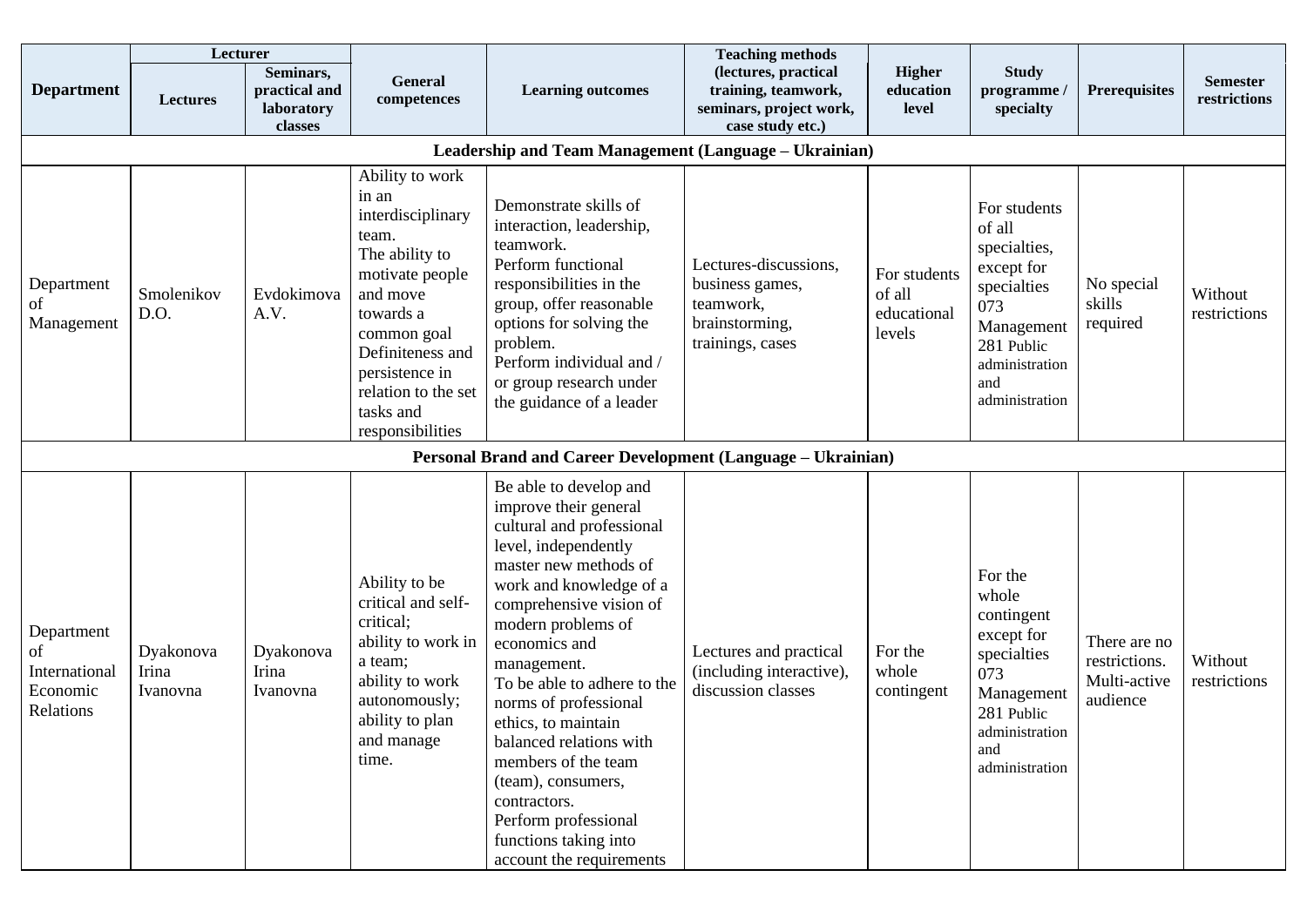|                                                            | Lecturer                       |                                                     |                                                                                                                                                                                   |                                                                                                                                                                                                                                                                                                                                                                                                                                                                                  | <b>Teaching methods</b>                                                                                                                                                                                                |                                                           |                                                                                                                                            |                                               |                                 |
|------------------------------------------------------------|--------------------------------|-----------------------------------------------------|-----------------------------------------------------------------------------------------------------------------------------------------------------------------------------------|----------------------------------------------------------------------------------------------------------------------------------------------------------------------------------------------------------------------------------------------------------------------------------------------------------------------------------------------------------------------------------------------------------------------------------------------------------------------------------|------------------------------------------------------------------------------------------------------------------------------------------------------------------------------------------------------------------------|-----------------------------------------------------------|--------------------------------------------------------------------------------------------------------------------------------------------|-----------------------------------------------|---------------------------------|
| <b>Department</b>                                          | <b>Lectures</b>                | Seminars,<br>practical and<br>laboratory<br>classes | <b>General</b><br>competences                                                                                                                                                     | <b>Learning outcomes</b>                                                                                                                                                                                                                                                                                                                                                                                                                                                         | (lectures, practical<br>training, teamwork,<br>seminars, project work,<br>case study etc.)                                                                                                                             | <b>Higher</b><br>education<br>level                       | <b>Study</b><br>programme /<br>specialty                                                                                                   | <b>Prerequisites</b>                          | <b>Semester</b><br>restrictions |
|                                                            |                                |                                                     |                                                                                                                                                                                   | of social responsibility,<br>labor discipline, be able to<br>plan and manage time.<br>Identify and plan<br>opportunities for personal<br>professional development<br>HP Management: Basics of Leadership (Language - Ukrainian)                                                                                                                                                                                                                                                  |                                                                                                                                                                                                                        |                                                           |                                                                                                                                            |                                               |                                 |
| Department<br>of<br>International<br>Economic<br>Relations | Dyakonova<br>Irina<br>Ivanovna | Dyakonova<br>Irina<br>Ivanovna                      | Ability to<br>identify, pose<br>and write<br>problems.<br>Ability to make<br>informed decisio<br>ns.<br>The ability to<br>motivate people<br>and move<br>towards a<br>common goal | Be able to design, plan<br>and conduct staffing.<br>Perform professional<br>functions considering the<br>requirements of social<br>responsibility, labor<br>discipline, be able to plan<br>and manage time.<br>Be able to quickly assess<br>the effectiveness of<br>management decisions.<br>Be able to resolve<br>industrial conflicts.<br>Justify the selection of<br>options for management<br>decisions and evaluate<br>their effectiveness taking<br>into account the goals | Lectures and practical<br>(including interactive),<br>discussion classes                                                                                                                                               | For the<br>whole<br>contingent                            | For the<br>whole<br>contingent e<br>xcept for<br>specialties<br>073<br>Management<br>281 Public<br>administration<br>and<br>administration | There are no<br>restrictions.<br>Multi-active | Without<br>restrictions         |
|                                                            |                                |                                                     |                                                                                                                                                                                   | European integration (Language – Ukrainian)                                                                                                                                                                                                                                                                                                                                                                                                                                      |                                                                                                                                                                                                                        |                                                           |                                                                                                                                            |                                               |                                 |
| Department<br>of<br>International<br>Economic<br>Relations | Khomutenko<br>L.I.             | Khomutenko<br>L.I.                                  | Ability to<br>abstract thinking,<br>analysis, and<br>synthesis.<br>Knowledge and<br>understanding of<br>the subject area<br>and<br>understanding of                               | Have the skills to analyze<br>the political, economic,<br>social, and other processes<br>taking place in the<br>European Union.<br>Identify, systematize, and<br>organize the information<br>obtained. Find answers to<br>debatable questions about<br>certain aspects of the                                                                                                                                                                                                    | Interactive lectures.<br>Lectures-discussions.<br>Practical training.<br>Case-study.<br>Combined practical<br>lesson: reports,<br>abstracts, messages,<br>which turn into a<br>detailed conversation or<br>discussion. | For the<br>whole<br>contingent<br>Without<br>restrictions | For the entire<br>contingent<br>except for<br>the specialty<br>292<br>International<br>Economic<br>Relations                               | There are no<br>input<br>requirements         | Without<br>restrictions         |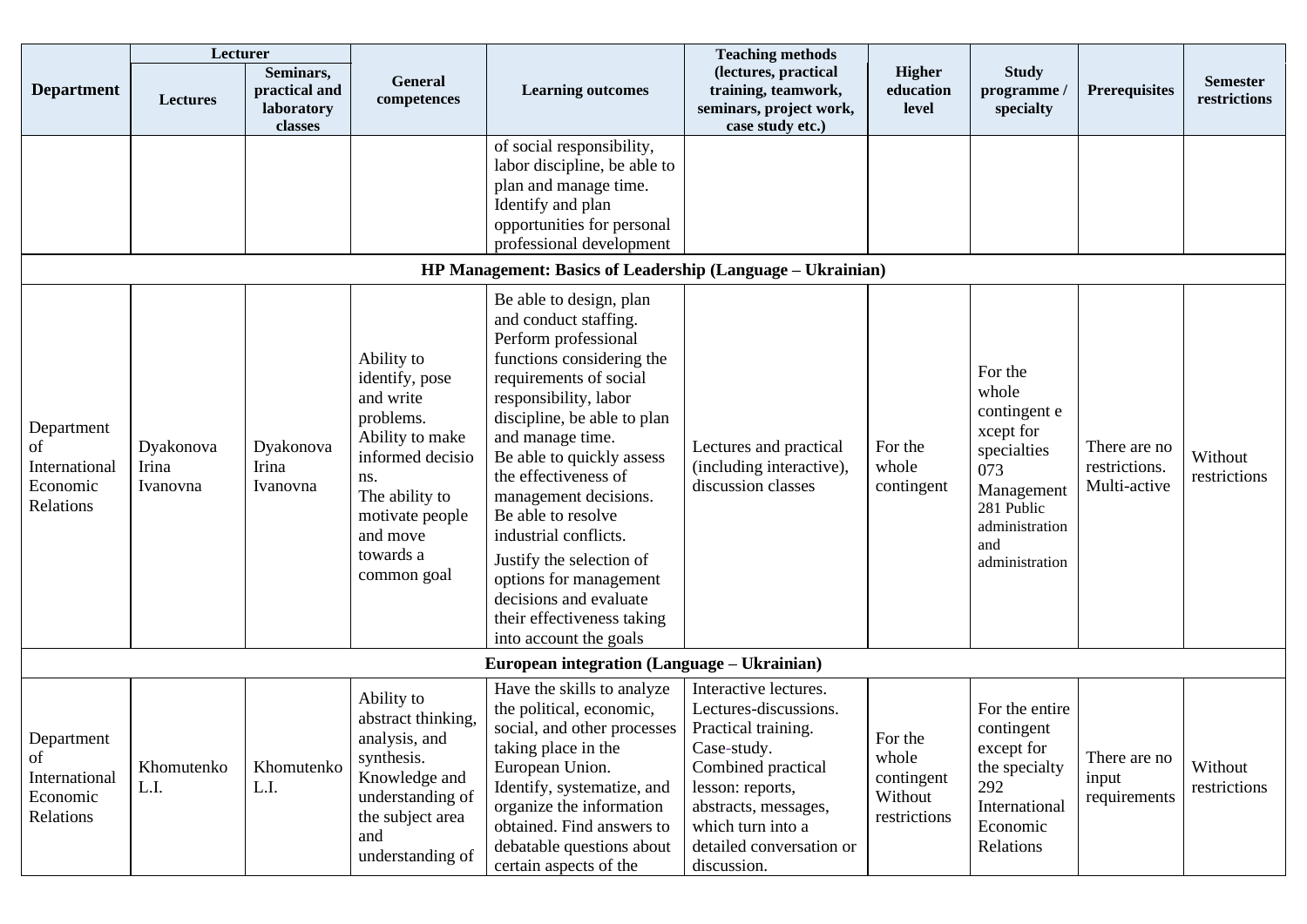|                                                                       | Lecturer                                                                                     |                                                                             |                                                                                                                                                                                                                      |                                                                                                                                                                                                                                                                                                                                                                                                                   | <b>Teaching methods</b>                                                                    |                                     |                                          |                                                                          |                                 |  |  |
|-----------------------------------------------------------------------|----------------------------------------------------------------------------------------------|-----------------------------------------------------------------------------|----------------------------------------------------------------------------------------------------------------------------------------------------------------------------------------------------------------------|-------------------------------------------------------------------------------------------------------------------------------------------------------------------------------------------------------------------------------------------------------------------------------------------------------------------------------------------------------------------------------------------------------------------|--------------------------------------------------------------------------------------------|-------------------------------------|------------------------------------------|--------------------------------------------------------------------------|---------------------------------|--|--|
| <b>Department</b>                                                     | <b>Lectures</b>                                                                              | Seminars,<br>practical and<br>laboratory<br>classes                         | General<br>competences                                                                                                                                                                                               | <b>Learning outcomes</b>                                                                                                                                                                                                                                                                                                                                                                                          | (lectures, practical<br>training, teamwork,<br>seminars, project work,<br>case study etc.) | <b>Higher</b><br>education<br>level | <b>Study</b><br>programme /<br>specialty | <b>Prerequisites</b>                                                     | <b>Semester</b><br>restrictions |  |  |
|                                                                       |                                                                                              |                                                                             | professional<br>activity.<br>Ability to learn<br>and master<br>modern<br>knowledge.<br>Appreciation and<br>respect for<br>diversity and<br>multiculturalism.<br>Ability to work<br>in an<br>international<br>context | functioning of the<br>European Union.<br>Identify, outline, and<br>formalize the main<br>problems of realization of<br>Ukraine's European<br>integration aspirations.<br>Apply the acquired<br>knowledge, understand<br>the subject area, using the<br>theoretical basis and<br>knowledge of mechanisms<br>and methods of IEA, learn<br>to successfully use them<br>in practice to work in the<br>European market | Practice-oriented<br>learning.<br>Group work (video)                                       |                                     |                                          |                                                                          |                                 |  |  |
|                                                                       |                                                                                              |                                                                             |                                                                                                                                                                                                                      | Formation of Creative Thinking of a Specialist (Language – Ukrainian)                                                                                                                                                                                                                                                                                                                                             |                                                                                            |                                     |                                          |                                                                          |                                 |  |  |
| Department<br>of Applied<br>Hydroaero-<br>Mechanics                   | Sapozhnikov<br>S.V.                                                                          | Sapozhnikov<br>S.V.                                                         | Ability to<br>identify, pose<br>and solve<br>problems                                                                                                                                                                | Find the simplest and<br>most effective solutions<br>when solving creative<br>tasks.<br>Work in a team created of<br>different specialists<br>(engineers of different<br>profiles, economists,<br>managers, marketers,<br>lawyers, designers, etc.) to<br>solve a specific problem                                                                                                                                | Lectures, practice,<br>teamwork, individual<br>problem tasks                               | For the<br>whole<br>contingent      | For the<br>whole<br>contingent           | Basic<br>(school)<br>knowledge<br>of subjects<br>Multi-media<br>audience | Without<br>restrictions         |  |  |
|                                                                       | Methodical and Psychological Aspects of Professional Self-Development (Language – Ukrainian) |                                                                             |                                                                                                                                                                                                                      |                                                                                                                                                                                                                                                                                                                                                                                                                   |                                                                                            |                                     |                                          |                                                                          |                                 |  |  |
| Department<br>of<br>Electronics,<br>General and<br>Applied<br>Physics | Pasko Olga<br>Olexandrivna                                                                   | Pasko Olga<br>Oleksandr-<br>rivna<br>Pylypenko<br>Oleksandr<br>Valeriiovych | Ability to<br>abstract thinking,<br>analysis, and<br>synthesis                                                                                                                                                       | Apply interpersonal skills<br>and the ability to work in<br>a team. Demonstrate skills<br>of independent and<br>collective work,<br>leadership qualities,<br>organize work within a                                                                                                                                                                                                                               | Interactive<br>lectures. Practical and<br>seminar<br>classes. Teamwork                     | Without<br>restrictions             | For the<br>whole<br>contingent           | Without<br>restrictions                                                  | Without<br>restrictions         |  |  |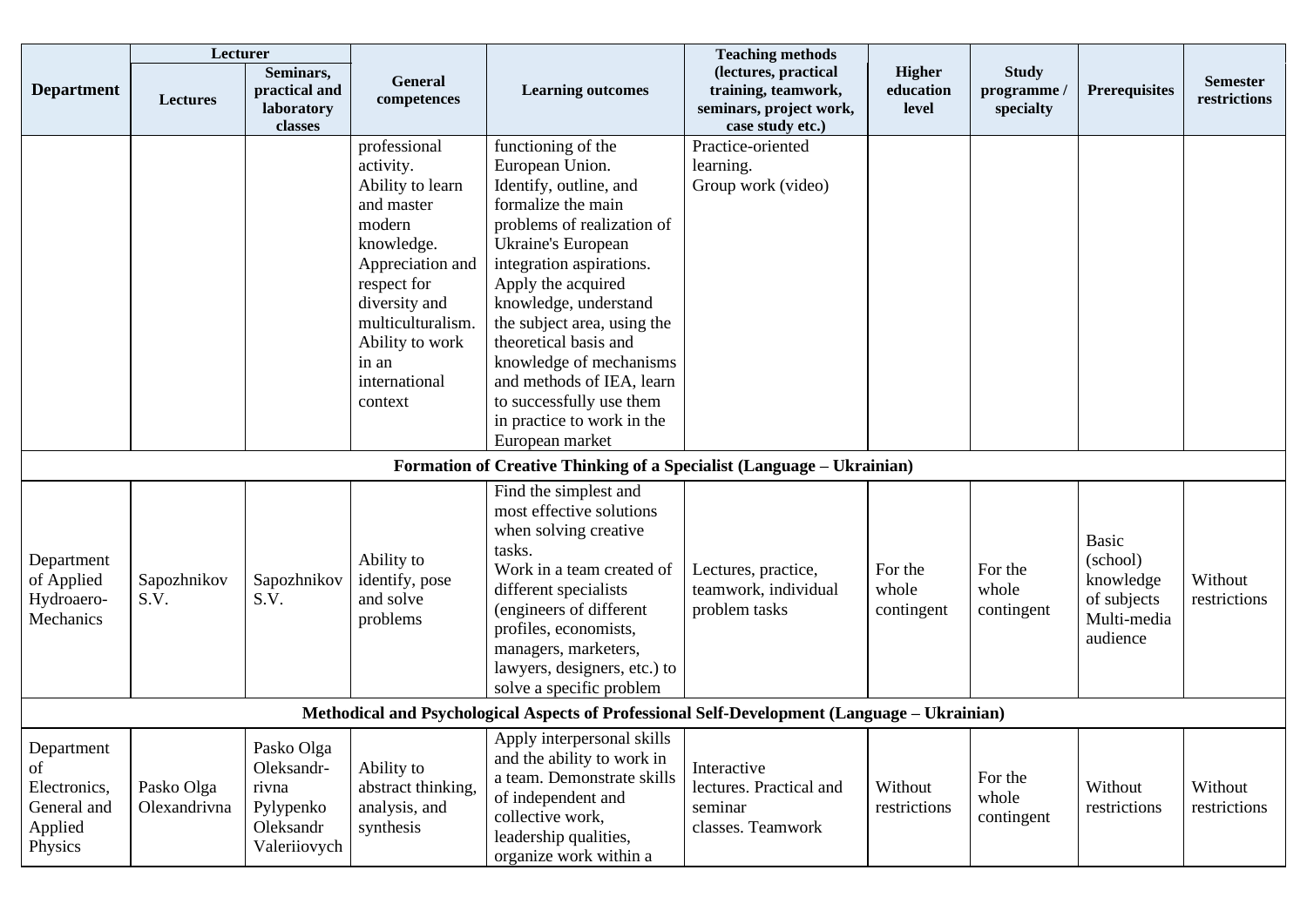|                                                                                    | Lecturer                               |                                                     |                                                                                                                                 |                                                                                                                                                                                                                                                                                                                                                           | <b>Teaching methods</b>                                                                    |                                        |                                                                      |                         |                                 |  |
|------------------------------------------------------------------------------------|----------------------------------------|-----------------------------------------------------|---------------------------------------------------------------------------------------------------------------------------------|-----------------------------------------------------------------------------------------------------------------------------------------------------------------------------------------------------------------------------------------------------------------------------------------------------------------------------------------------------------|--------------------------------------------------------------------------------------------|----------------------------------------|----------------------------------------------------------------------|-------------------------|---------------------------------|--|
| <b>Department</b>                                                                  | <b>Lectures</b>                        | Seminars,<br>practical and<br>laboratory<br>classes | <b>General</b><br>competences                                                                                                   | <b>Learning outcomes</b>                                                                                                                                                                                                                                                                                                                                  | (lectures, practical<br>training, teamwork,<br>seminars, project work,<br>case study etc.) | <b>Higher</b><br>education<br>level    | <b>Study</b><br>programme /<br>specialty                             | <b>Prerequisites</b>    | <b>Semester</b><br>restrictions |  |
|                                                                                    |                                        |                                                     |                                                                                                                                 | limited time with an<br>emphasis on professional<br>integrity                                                                                                                                                                                                                                                                                             |                                                                                            |                                        |                                                                      |                         |                                 |  |
| Elections and Electoral Systems (Language - Ukrainian)                             |                                        |                                                     |                                                                                                                                 |                                                                                                                                                                                                                                                                                                                                                           |                                                                                            |                                        |                                                                      |                         |                                 |  |
| Department<br>of<br>Fundamental<br>Jurisprudence<br>and<br>Constitutional<br>Law   | Stogova O.V.                           | Stogova<br>O.V.                                     | Ability to<br>abstract thinking,<br>analysis, and<br>synthesis.<br>Ability to act<br>socially<br>responsibly and<br>consciously | Apply categories and<br>principles of suffrage and<br>election campaign<br>technology to assess<br>candidate programs and<br>the democracy of<br>elections;<br>to assess the advantages<br>and disadvantages of<br>electoral systems;<br>generalize electoral<br>statistics                                                                               | Lectures, seminars,<br>problem classes                                                     | For the<br>whole<br>contingent         | For the<br>whole<br>contingent                                       | Without<br>restrictions | Without<br>restrictions         |  |
|                                                                                    |                                        |                                                     |                                                                                                                                 | Corporate Culture (Language - Ukrainian)                                                                                                                                                                                                                                                                                                                  |                                                                                            |                                        |                                                                      |                         |                                 |  |
| Department<br>of<br>Fundamental<br>Jurisprudenc<br>e and<br>Constitutiona<br>1 Law | Dr. Ph.D.,<br>Assoc. Telizh<br>enko LV | Dr. Ph.D.,<br>Assoc. Teliz<br>henko LV,             | The ability to<br>motivate people<br>and move<br>towards a<br>common goal                                                       | Know the essence and<br>specifics of corporate<br>culture, forms of its<br>detection and methods of<br>formation; understand the<br>role of purpose and values<br>in the formation of<br>corporate culture;<br>identify signs of a strong<br>corporate culture; use<br>corporate culture to grow<br>the image of the<br>organization and its<br>integrity | Lectures, practices,<br>problem classes                                                    | For the<br>whole<br>contingent         | For everyone<br>branches of<br>knowledge<br>and special<br>of things | Without<br>restrictions | Without<br>restrictions         |  |
|                                                                                    |                                        |                                                     |                                                                                                                                 | <b>Values of European Union (Language – English)</b>                                                                                                                                                                                                                                                                                                      |                                                                                            |                                        |                                                                      |                         |                                 |  |
| International,<br>European<br>and Civil                                            | Zavgorodnya<br>V.M.                    | Slavko A.S.                                         | Ability to realize<br>rights and<br>responsibilities                                                                            | Students will be able to:<br>interpret and share<br>European values;                                                                                                                                                                                                                                                                                      | Lectures,<br>workshops,                                                                    | Course is<br>offered to<br>all contin- | Course is<br>offered to all<br>contingents                           | No limits               | No limits                       |  |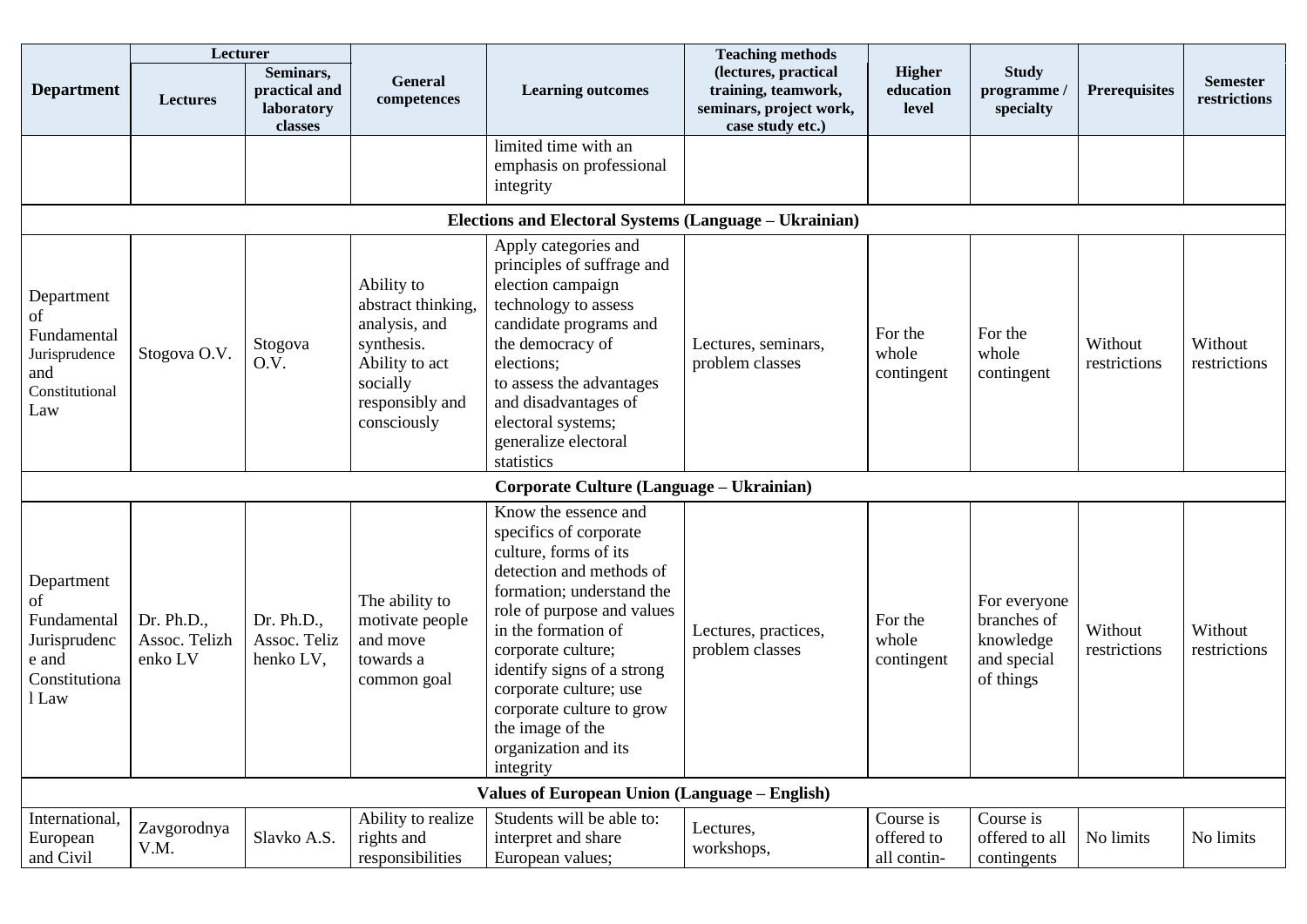|                                         | Lecturer                           |                                                     |                                                                                                                                                                                                                    |                                                                                                                                                                                                                                                                                                                       | <b>Teaching methods</b>                                                                    |                                     |                                                                                    |                         |                                 |
|-----------------------------------------|------------------------------------|-----------------------------------------------------|--------------------------------------------------------------------------------------------------------------------------------------------------------------------------------------------------------------------|-----------------------------------------------------------------------------------------------------------------------------------------------------------------------------------------------------------------------------------------------------------------------------------------------------------------------|--------------------------------------------------------------------------------------------|-------------------------------------|------------------------------------------------------------------------------------|-------------------------|---------------------------------|
| <b>Department</b>                       | Lectures                           | Seminars,<br>practical and<br>laboratory<br>classes | General<br>competences                                                                                                                                                                                             | <b>Learning outcomes</b>                                                                                                                                                                                                                                                                                              | (lectures, practical<br>training, teamwork,<br>seminars, project work,<br>case study etc.) | <b>Higher</b><br>education<br>level | <b>Study</b><br>programme /<br>specialty                                           | <b>Prerequisites</b>    | <b>Semester</b><br>restrictions |
| Law<br>Department                       |                                    |                                                     | as a member of<br>society, to realize<br>the values of<br>civil (free<br>democratic)<br>society and the<br>need for its<br>sustainable<br>development.<br>Ability to work<br>in an<br>international<br>environment | understand European legal<br>traditions and basic<br>principles of European<br>legal<br>environment; understand<br>the fundamentals of<br>human right protection by<br>European law;<br>be aware of European<br>integration processes and<br>to adapt to these processes<br>in the daily and<br>professional activity | seminars, problem<br>solving classes,<br>eLearning for self-study                          | gents of<br>student                 | of students,<br>except for<br>the specialty<br>'law' and<br>'International<br>law' |                         |                                 |
| European Culture (Language – Ukrainian) |                                    |                                                     |                                                                                                                                                                                                                    |                                                                                                                                                                                                                                                                                                                       |                                                                                            |                                     |                                                                                    |                         |                                 |
| Department<br>of History                | Zyakun A.I.,<br>Nesterenko<br>V.A. | Zyakun A.I.,<br>Nesterenko<br>V.A.                  | Appreciation and<br>weight of<br>diversity and<br>multiculturalism                                                                                                                                                 | Ability to analyze the<br>origins of civilization and<br>determinants of European<br>culture and their impact<br>on Ukrainian culture;<br>navigate in the modern<br>multicultural<br>environment;<br>identify cultural<br>phenomena by their<br>historical significance,<br>nationality and stylistic<br>features     | Lecture, seminar,<br>problem classes.                                                      | For the<br>whole<br>contingent      | For the<br>whole<br>contingent                                                     | Without<br>restrictions | Without<br>restrictions         |
|                                         |                                    |                                                     |                                                                                                                                                                                                                    | Ukrainian Diaspora in International Relations (Language – Ukrainian)                                                                                                                                                                                                                                                  |                                                                                            |                                     |                                                                                    |                         |                                 |
| Department<br>of History                | Vlasenko<br>V.M.,<br>Lobko N.V.    | Vlasenko<br>V.M.,<br>Lobko N.V.                     | Ability to work<br>in an<br>international<br>environment                                                                                                                                                           | Ability to analyze and<br>summarize information<br>about the Ukrainian<br>diaspora, to assess its<br>place and role in the<br>globalized world, world<br>culture and civilization, to<br>establish political,                                                                                                         | Lecture, seminar,<br>problem classes                                                       | For the<br>whole<br>contingent      | For the<br>whole<br>contingent                                                     | Without<br>restrictions | Without<br>restrictions         |